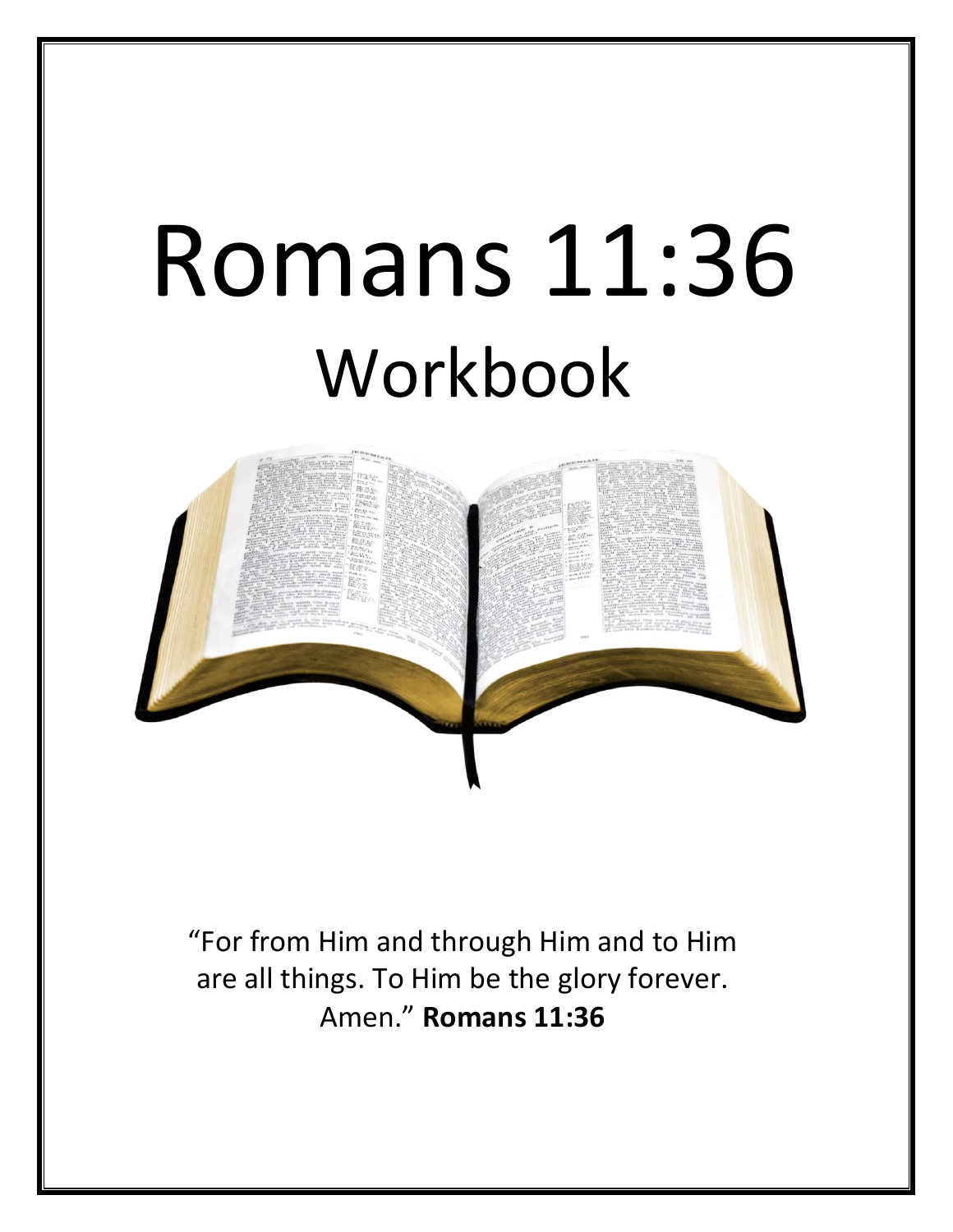### **Introduction**

Dear Reader,

As you embark on the journey to know more about your Creator, who He is, how He works, and what your responsibility is, I pray that you will come to see glimpses of the greater manifestations of God.

When studying the Scripture, your goal should be to learn more about the character of God (who He is), the nature of God (how He works), and what your response should be (His will and your responsibility). May this assist you in a life-long journey of knowing and doing the will of God.

We will start focusing on the state of your heart toward the Lord and His will, and then move into how to prove His will by examining if it is "From Him," "For Him," and "Through Him."

Doing God's will is like driving on the road. You have to first desire to drive and then follow the rules of driving; this would be compared to **seeking** the will of God. The **stated** will of God is like the laws of the road; street signs, traffic lights, road maps, and police officers. The **principles** of the will of God are the general principles of driving. You need to keep to the right, allow others to merge, and let people enter in front of you. **Proving** the will of God is the personal choices you make in areas that have no direct commands and using more than just the general principles to get to your destination; for instance, when to merge, how fast you merge, or when to turn.

So, jump in and let's get started on the journey that should change the course of your life and align you with the Creator of the Universe.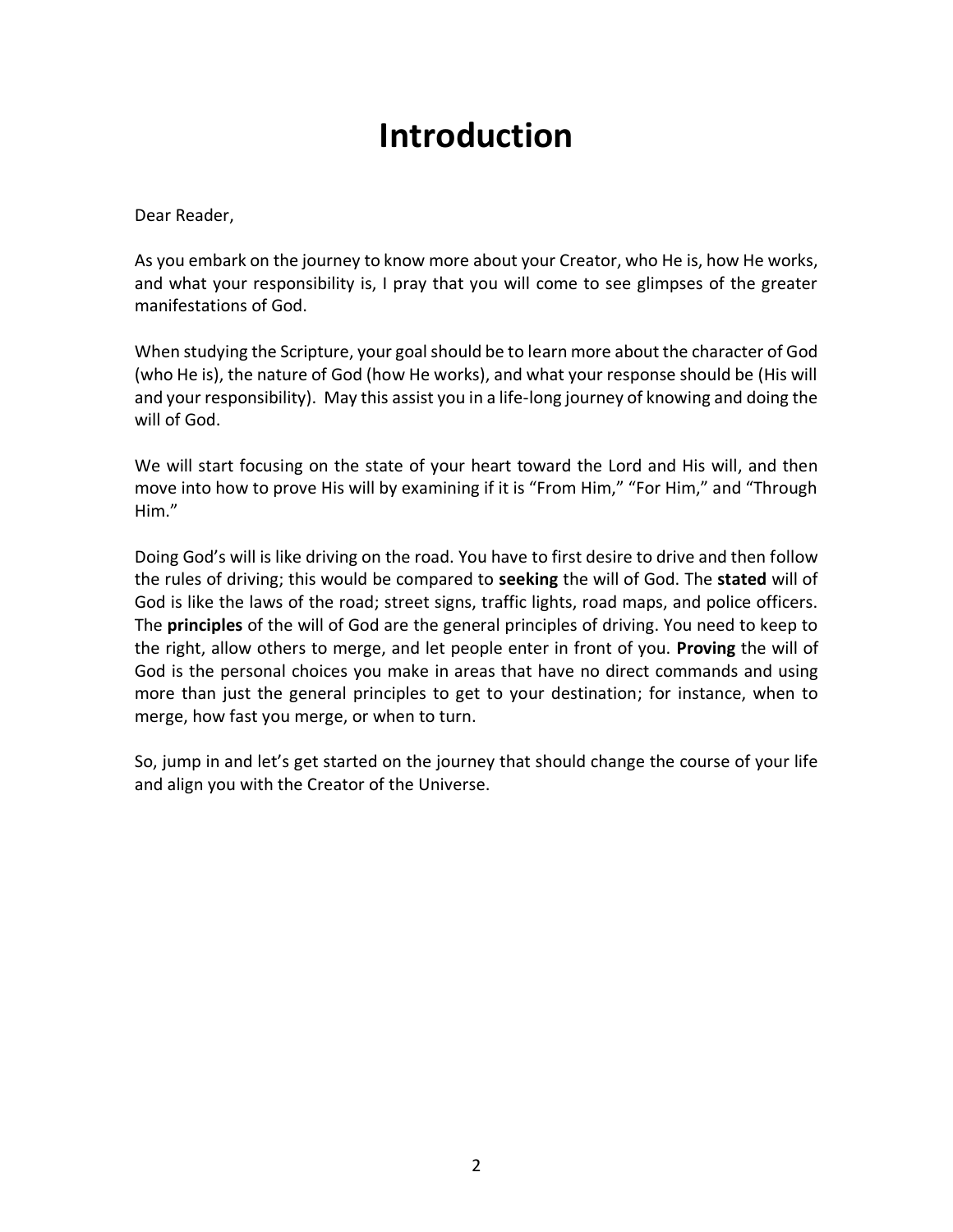### **Section 1**

### **Preparing to Seek and Do God's Will**

#### **Where is your heart at?**

Let us begin this journey with the question of "why." Why should you want to prove God's will?

\_\_\_\_\_\_\_\_\_\_\_\_\_\_\_\_\_\_\_\_\_\_\_\_\_\_\_\_\_\_\_\_\_\_\_\_\_\_\_\_\_\_\_\_\_\_\_\_\_\_\_\_\_\_\_\_\_\_\_\_\_\_\_\_\_\_\_\_\_\_\_\_\_

\_\_\_\_\_\_\_\_\_\_\_\_\_\_\_\_\_\_\_\_\_\_\_\_\_\_\_\_\_\_\_\_\_\_\_\_\_\_\_\_\_\_\_\_\_\_\_\_\_\_\_\_\_\_\_\_\_\_\_\_\_\_\_\_\_\_\_\_\_\_\_\_\_

\_\_\_\_\_\_\_\_\_\_\_\_\_\_\_\_\_\_\_\_\_\_\_\_\_\_\_\_\_\_\_\_\_\_\_\_\_\_\_\_\_\_\_\_\_\_\_\_\_\_\_\_\_\_\_\_\_\_\_\_\_\_\_\_\_\_\_\_\_\_\_\_\_

\_\_\_\_\_\_\_\_\_\_\_\_\_\_\_\_\_\_\_\_\_\_\_\_\_\_\_\_\_\_\_\_\_\_\_\_\_\_\_\_\_\_\_\_\_\_\_\_\_\_\_\_\_\_\_\_\_\_\_\_\_\_\_\_\_\_\_\_\_\_\_\_\_

|  |  |  | Write down your thoughts. |  |
|--|--|--|---------------------------|--|
|--|--|--|---------------------------|--|

As we find with most things, without the proper motivation to seek and do God's will, you can find yourself waning in your determination when times get tough. As a Christian, this is a life-long journey, and we should not have a "New Year's resolution" mentality that doing God's will is going to be cool this year and we want to give it a try. You must desire it with all your heart and allow that deep desire to know God to change your heart and the direction of your life.

#### **Why should we want to prove God's will?**

Take a look at Romans 12:1-2

"Therefore I urge you, brethren, by the mercies of God, to present your bodies a living and holy sacrifice, acceptable to God, *which is* your spiritual service of worship. **<sup>2</sup>**And do not be conformed to this world, but be transformed by the renewing of your mind, so that you may prove what the will of God is, that which is good and acceptable and perfect."

In verse two, we see that God's will has some attributes: good, acceptable, and perfect. These attributes are the focus of why we want to prove God's will. Let us start with what they mean. Look each word up in the dictionary and find a definition that matches.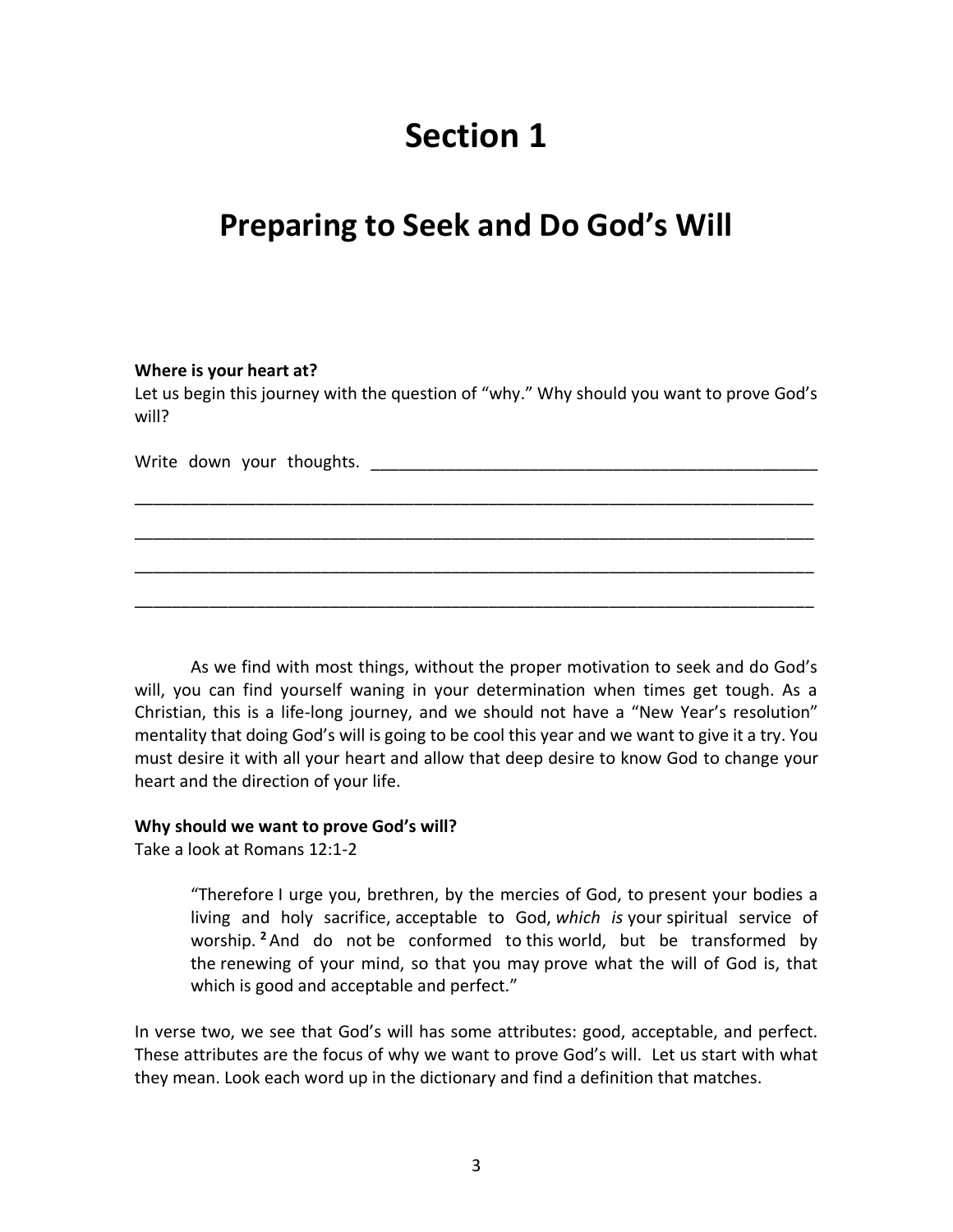- $\bullet$  Good  $\bullet$  Good  $\bullet$  and  $\bullet$  and  $\bullet$  and  $\bullet$  and  $\bullet$  and  $\bullet$  and  $\bullet$  and  $\bullet$  and  $\bullet$  and  $\bullet$  and  $\bullet$  and  $\bullet$  and  $\bullet$  and  $\bullet$  and  $\bullet$  and  $\bullet$  and  $\bullet$  and  $\bullet$  and  $\bullet$  and  $\bullet$  and  $\bullet$  and  $\bullet$  and  $\bullet$
- Acceptable \_\_\_\_\_\_\_\_\_\_\_\_\_\_\_\_\_\_\_\_\_\_\_\_\_\_\_\_\_\_\_\_\_\_\_\_\_\_\_\_\_\_\_\_\_\_\_\_\_\_\_\_\_\_\_\_\_
- Perfect  $\blacksquare$

Now that you have defined the words, try drawing some conclusions from them. I will give you a few examples to get you started.

1. If God's will is good, acceptable, and perfect I should… desire to figure it out. 2. If God's will is good, acceptable, and perfect I should… dedicate myself to doing the best thing; which is God's will.

\_\_\_\_\_\_\_\_\_\_\_\_\_\_\_\_\_\_\_\_\_\_\_\_\_\_\_\_\_\_\_\_\_\_\_\_\_\_\_\_\_\_\_\_\_\_\_\_\_\_\_\_\_\_\_\_\_\_\_\_\_\_\_\_\_\_\_

\_\_\_\_\_\_\_\_\_\_\_\_\_\_\_\_\_\_\_\_\_\_\_\_\_\_\_\_\_\_\_\_\_\_\_\_\_\_\_\_\_\_\_\_\_\_\_\_\_\_\_\_\_\_\_\_\_\_\_\_\_\_\_\_\_\_\_

\_\_\_\_\_\_\_\_\_\_\_\_\_\_\_\_\_\_\_\_\_\_\_\_\_\_\_\_\_\_\_\_\_\_\_\_\_\_\_\_\_\_\_\_\_\_\_\_\_\_\_\_\_\_\_\_\_\_\_\_\_\_\_\_\_\_\_

\_\_\_\_\_\_\_\_\_\_\_\_\_\_\_\_\_\_\_\_\_\_\_\_\_\_\_\_\_\_\_\_\_\_\_\_\_\_\_\_\_\_\_\_\_\_\_\_\_\_\_\_\_\_\_\_\_\_\_\_\_\_\_\_\_\_\_

Now you give it a try. Here are a few verses to help you (Ephesians 5:15-17; 1 Corinthians 8:6; Isaiah 55:8-9; Proverbs 9:10).

1. If God's will is good, acceptable, and perfect I should \_\_\_\_\_\_\_\_\_\_\_\_\_\_\_\_\_\_\_\_\_

2. If God's will is good, acceptable, and perfect I should

3. If God's will is good, acceptable, and perfect I should \_\_\_\_\_\_\_\_\_\_\_\_\_\_\_\_\_\_\_\_\_

4. If God's will is good, acceptable, and perfect I should \_\_\_\_\_\_\_\_\_\_\_\_\_\_\_\_\_\_\_\_\_

To answer the "why" question of doing God's will you need to have a solid motivation to do His will and a firm grasp that His plans are the best for you. First, let's talk about your motivation for doing God's will. It must be linked to the fact that God deserves to be listened to and His way will be the one that succeeds in the end. If you believe that God's will is good, acceptable, and perfect, then the conclusion is that you should follow it. The Bible makes it clear that the only guarantee of success in life is to follow God's will and His plans because they are the ones that will come to pass. As Proverbs 19:21 says, "Many plans are in a man's heart, but the counsel of the LORD will stand." Or as Isaiah 55:11 says, "So will My word be which goes forth from My mouth; It will not return to Me empty, without accomplishing what I desire, and without succeeding in the matter for which I sent it."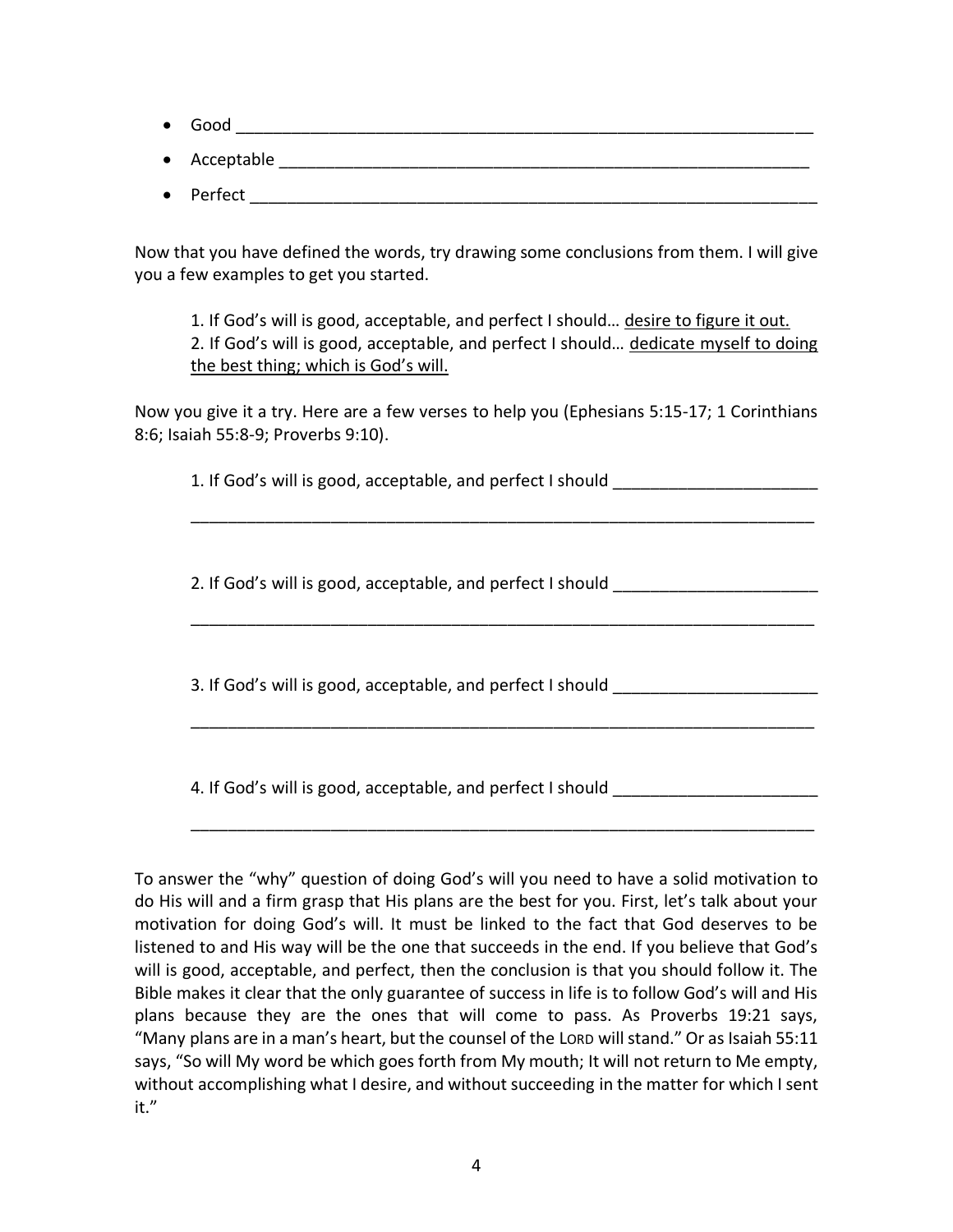Second, you must also accept that His plans are the best for you. A familiar verse is Romans 8:28."And we know that God causes all things to work together for good to those who love God, to those who are called according to *His* purpose." This is more than just a statement; it needs to be a belief. You must believe that no matter what happens to you (good, bad, pain, suffering, joy, or happiness) that all is a result of God's hand and that it is good for you. Our ideas of good tend to be things that make us happy and bring comfort to our lives, but that is the wisdom of the world talking. When you believe that God is working out all things for good, you can go through the worst suffering and still see the goodness of God through it. This is the motivation that helps the persecuted Christian preach Christ while at a work camp, in prison, being beaten or killed because of their faith. God's path is often the more difficult path but it is also the more rewarding path.

Do you believe that God's plan is good, acceptable, and perfect and should be followed no matter what the cost to you personally? YES NO MAYBE

When we purpose to do God's will He sometimes asks us to sacrifice things or to reprioritize them. For example, let's say you usually work long hours and work Sundays. God might have you tell your boss that Sundays just won't work because you feel God is changing your priorities to focus on being at church more. This could potentially cause you to lose your job. Would you still think God's will is good if He made you depend on Him to find a new job or live on less money? Doing God's will seems to inevitably shove you out of your comfort zone and into dependence on God. Are you willing to sacrifice for Him? Here are some areas you might have to sacrifice. Which ones do you think would be the hardest to sacrifice to follow God's will?

- $\Box$  Job
- $\square$  Relationships
- □ Money
- $\square$  Priorities
- $\Box$  Habits

Do you believe that God causes all things for your good, even if they are hard? ☐Yes ☐No, but I want to work at it ☐No, I don't think it's worth it

Are you ready to take the more difficult path and unlock the best possible life?

Review your original thoughts on why you should want to prove God's will; have they changed? The contract of the contract of the contract of the contract of the contract of the contract of the contract of the contract of the contract of the contract of the contract of the contract of the contract of the c

\_\_\_\_\_\_\_\_\_\_\_\_\_\_\_\_\_\_\_\_\_\_\_\_\_\_\_\_\_\_\_\_\_\_\_\_\_\_\_\_\_\_\_\_\_\_\_\_\_\_\_\_\_\_\_\_\_\_\_\_\_\_\_\_\_\_\_\_\_\_\_\_\_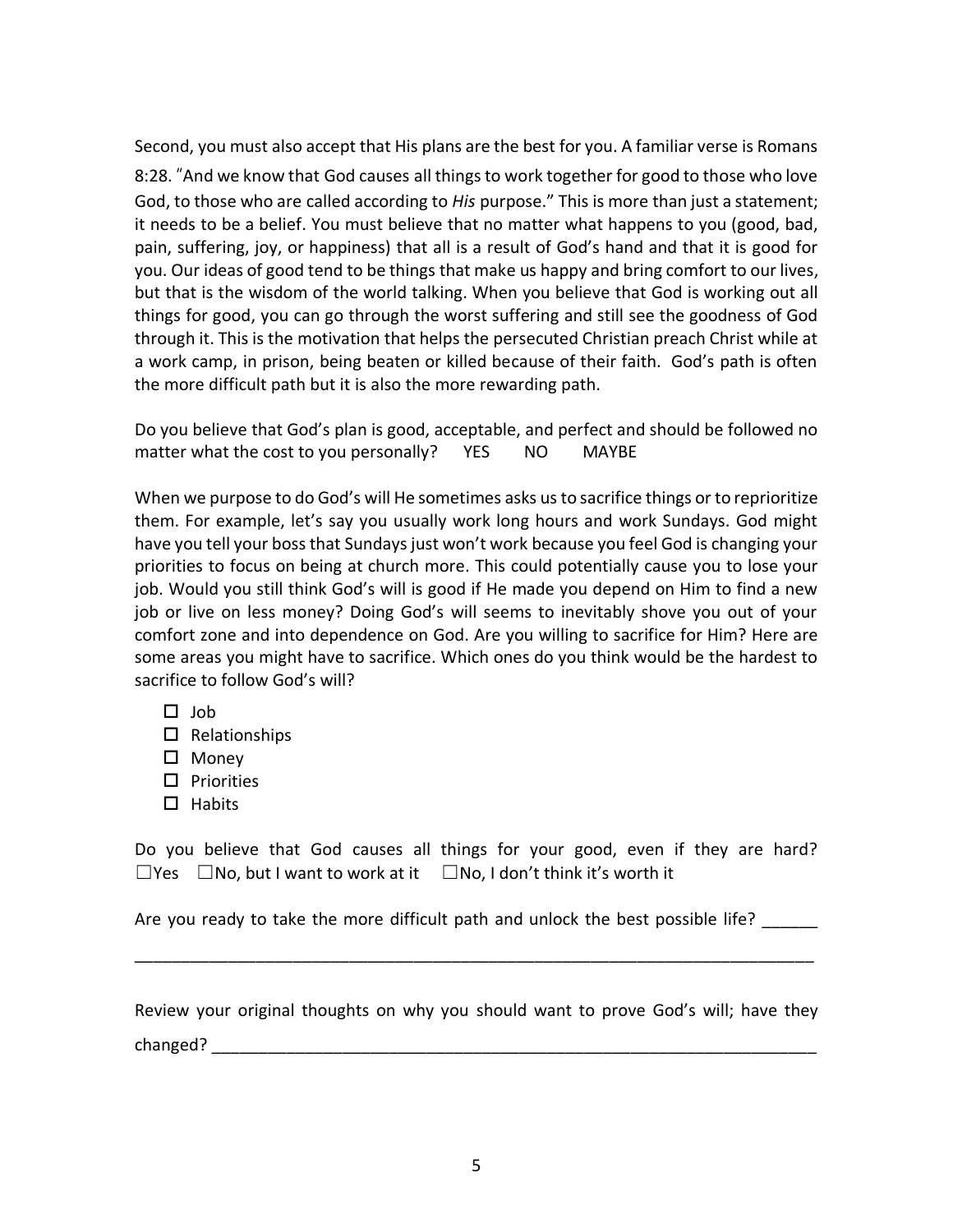What steps can you make today from the things you have learned?

Now that we have covered "why" we should prove His will, we need to think of "how" we prepare to hear and understand His will. As you continue on this journey, your perspective will slowly be changed from a worldly view to a godly one to prepare your heart to determine God's will and be willing to follow it.

\_\_\_\_\_\_\_\_\_\_\_\_\_\_\_\_\_\_\_\_\_\_\_\_\_\_\_\_\_\_\_\_\_\_\_\_\_\_\_\_\_\_\_\_\_\_\_\_\_\_\_\_\_\_\_\_\_\_\_\_\_\_\_\_\_\_\_\_\_\_\_\_\_

### **How do you prepare to prove God's will?**

Let's look back at Romans 12:1-2 and continue to dig into all that it has to offer about a life that is ready to do God's will.

"Therefore I urge you, brethren, by the mercies of God, to present your bodies a living and holy sacrifice, acceptable to God, *which is* your spiritual service of worship. **<sup>2</sup>**And do not be conformed to this world, but be transformed by the renewing of your mind, so that you may prove what the will of God is, that which is good and acceptable and perfect."

These two verses cover three mindsets that will drive you toward proving God's will.

- 1. A Mercy Mentality (verse 1)
- 2. A Life of Sacrifice and Service (verse 1)
- 3. Not Conformed but Transformed (verse 2)

### **Living with a Mercy Mentality**

A mercy mentality is the first of three mindsets and is necessary for proving and doing the will of God. This is both a way of life and an additional motivator for continuing to do His will. You are probably wondering what is a mercy mentality and how do I live that way?

To live with a mercy mentality, you will need to address your sense of entitlement. Yes, we all feel entitled in some way and often we don't even realize it.

Do you think God should help you because you deserve it?

|  | $\square$ Yes $\square$ No $\square$ Both | Explain your answer. |
|--|-------------------------------------------|----------------------|
|  |                                           |                      |

\_\_\_\_\_\_\_\_\_\_\_\_\_\_\_\_\_\_\_\_\_\_\_\_\_\_\_\_\_\_\_\_\_\_\_\_\_\_\_\_\_\_\_\_\_\_\_\_\_\_\_\_\_\_\_\_\_\_\_\_\_\_\_\_\_\_\_\_\_\_\_\_\_

If you look at life with the idea that you deserve salvation because you aren't that bad or that God must answer your prayers the way you want, you have a full-blown case of the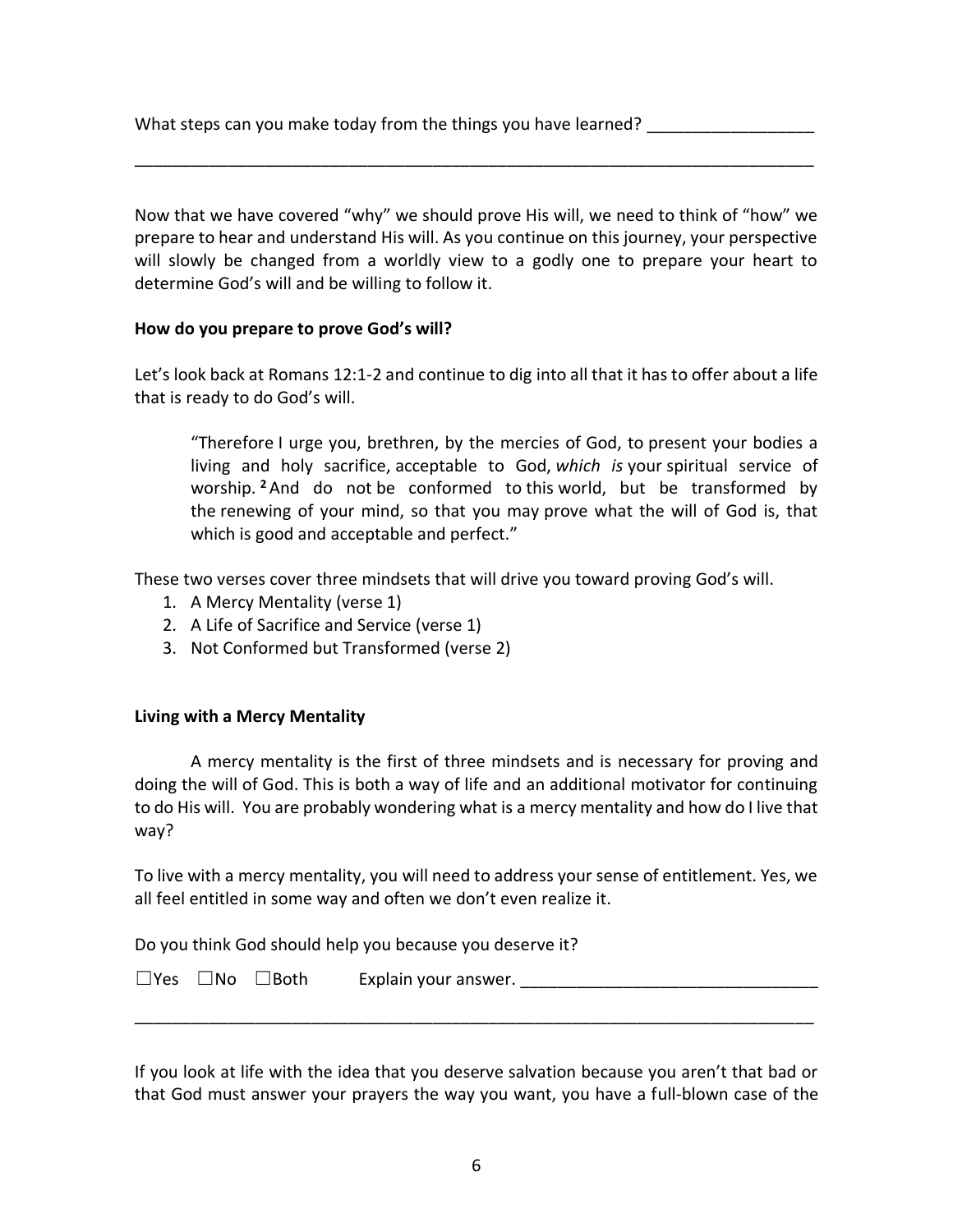entitlement mentality. As Christians, we must remember that mercy is not the state we deserve but judgment. There is a great misconception that as humans we start on neutral ground and then we just happen to tip the scales to negative and now deserve judgment. The truth iswe started in a state of judgment, and God has rescued us from it and has shown us great mercy by giving us a place in His kingdom. In no way did we deserve mercy or do we currently deserve it, even if we do good things.

What do these verses have to say about mercy: the source of it, how it works, and what our response should be?

Romans 9:23-24  $\blacksquare$ Romans 2:4  $\blacksquare$ Romans 11:33-36

The three practical ways to live with a mercy mentality are to think sensibly, live by allotment, and live as a member of the body.

First, let's look at thinking sensibly. Sensible thinking sets aside a prideful attitude and cultivates a humble view of ourselves.

Look up the definition of pride the state of the state of the state of the state of the state of the state of the state of the state of the state of the state of the state of the state of the state of the state of the stat

Look up the definition of humble **Look** and the state of the state of the state of the state of the state of the state of the state of the state of the state of the state of the state of the state of the state of the state

How do these verses depict the prideful attitude versus the humble attitude?

| Proverbs 16:18-19                                             |  |
|---------------------------------------------------------------|--|
|                                                               |  |
|                                                               |  |
|                                                               |  |
| 2 Timothy 1:7                                                 |  |
| Where do you think you fall on the pride versus humble scale? |  |

The second aspect of a "mercy mentality" mindset is living by allotment. What has God allotted to you? How are you responsible to live within it? Living by your allotment is not just about your spiritual gift, but also about living your life in general. Your allotment is about the sphere in which you are able towork within. Let's look up the verses, and then discuss it further.

\_\_\_\_\_\_\_\_\_\_\_\_\_\_\_\_\_\_\_\_\_\_\_\_\_\_\_\_\_\_\_\_\_\_\_\_\_\_\_\_\_\_\_\_\_\_\_\_\_\_\_\_\_\_\_\_\_\_\_\_\_\_\_\_\_\_\_\_\_\_\_\_\_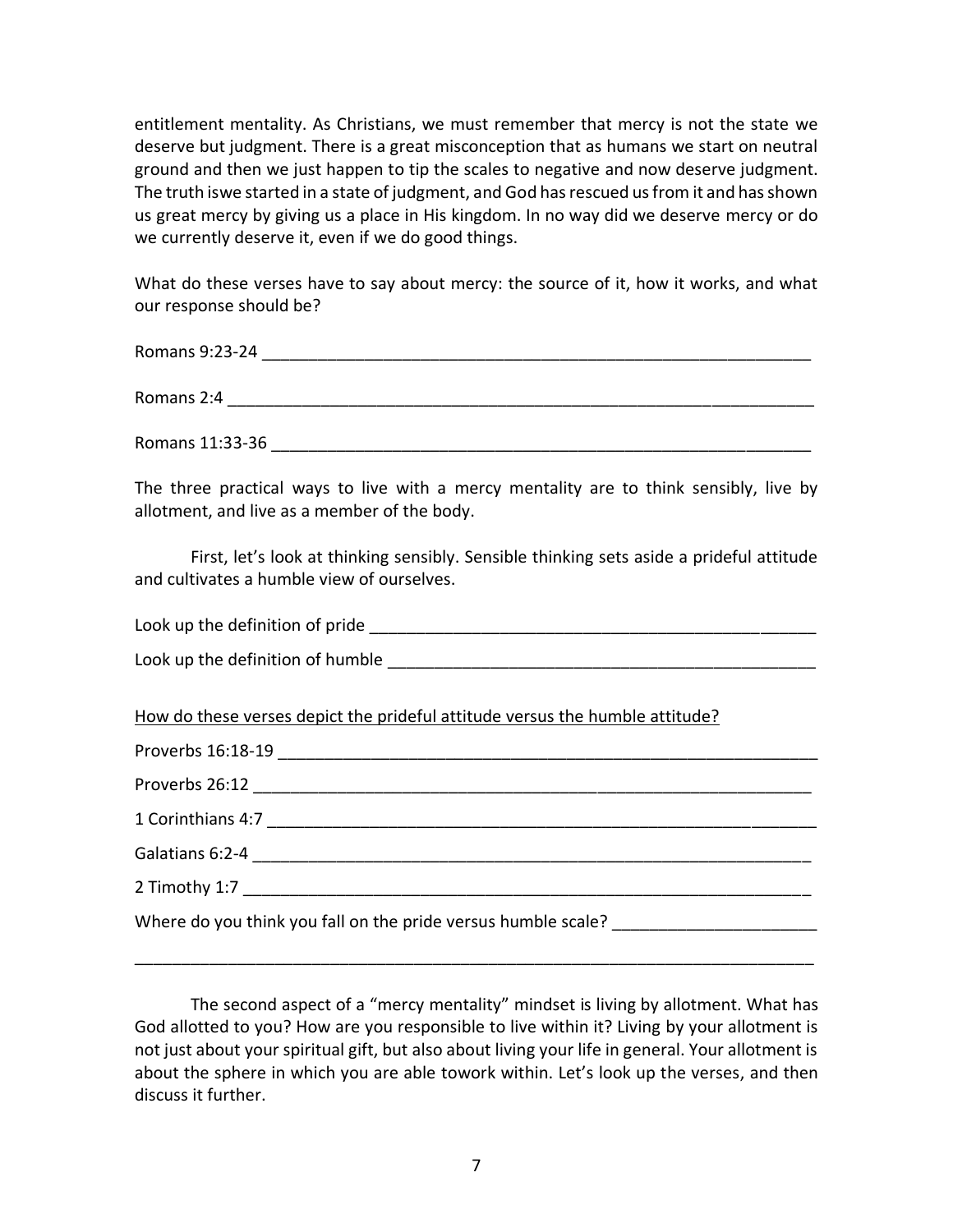Look up the definition of allotment.

| What allotments have you been given? |  |
|--------------------------------------|--|
| Romans 12:3b                         |  |
| Ephesians 4:7                        |  |
| 2 Corinthians 10:13-15               |  |

\_\_\_\_\_\_\_\_\_\_\_\_\_\_\_\_\_\_\_\_\_\_\_\_\_\_\_\_\_\_\_\_\_\_\_\_\_\_\_\_\_\_\_\_\_\_\_\_\_\_\_\_\_\_\_\_\_\_\_\_\_\_\_\_\_\_\_\_\_\_\_\_\_

Living by allotment involves a "measure of faith," as seen in Romans 12:3. In Ephesians 4:7, we have a "measure of grace," and in 2 Corinthians 10:13-15, we have a "sphere of influence." Part of determining God's will for your life involves making sure you are living within each of these. Here are some examples to further clarify what they look like.

### Measure of faith:

The measure of faith is referring to using your spiritual gift and the power that comes from the Holy Spirit (1 Corinthians 12:7, 11). Working within that measure of faith occurs when you are using your gift, through the power of the Holy Spirit. Let's say you have the gift of evangelism. After a little thought, you book a flight to somewhere in SE Asia because you love evangelizing and you conclude that being a missionary is a worthy endeavor (which it is, but that's not the point). Without taking time to prove God's will, you might be jumping into something larger than God has given you the faith for. Faith is gained as you walk through trials; God tends to build on your faith by slowly increasing the difficulty of your trials. You might think the example is a little extreme but I have known people who did this. We are often taught "God has big plans for us;" though it is true, they might not always be glorious. When we live within our measure of faith, we submit ourselves to do the tasks God wants with the gifts He has given us. Your gift of evangelism might be used to reach the people on your block or your coworkers. Being sensitive to living in the will of God helps you realize that you can't do it all and that you might not be called to mission work. Every need that pops up is not a leading from God to accept it. Knowing what God has allotted you is important.

### Measure of grace:

When you aren't determining God's will for your life, you can easily fill your days with things that you shouldn't be doing. You have an allotment of grace, and you can use it up doing things that aren't God's will. For example, there is a need in the church bulletin for a committee leader to beautify the church building. You jump on it because, well, a need opened, and it's for church so it must be spiritual (God's will) and someone should fill it. A few months later, after you have run out of your enthusiasm, you might be upset or are overwhelmed with the project, and no one is listening to you. In the end you quit. You failed to prove God's will and you weren't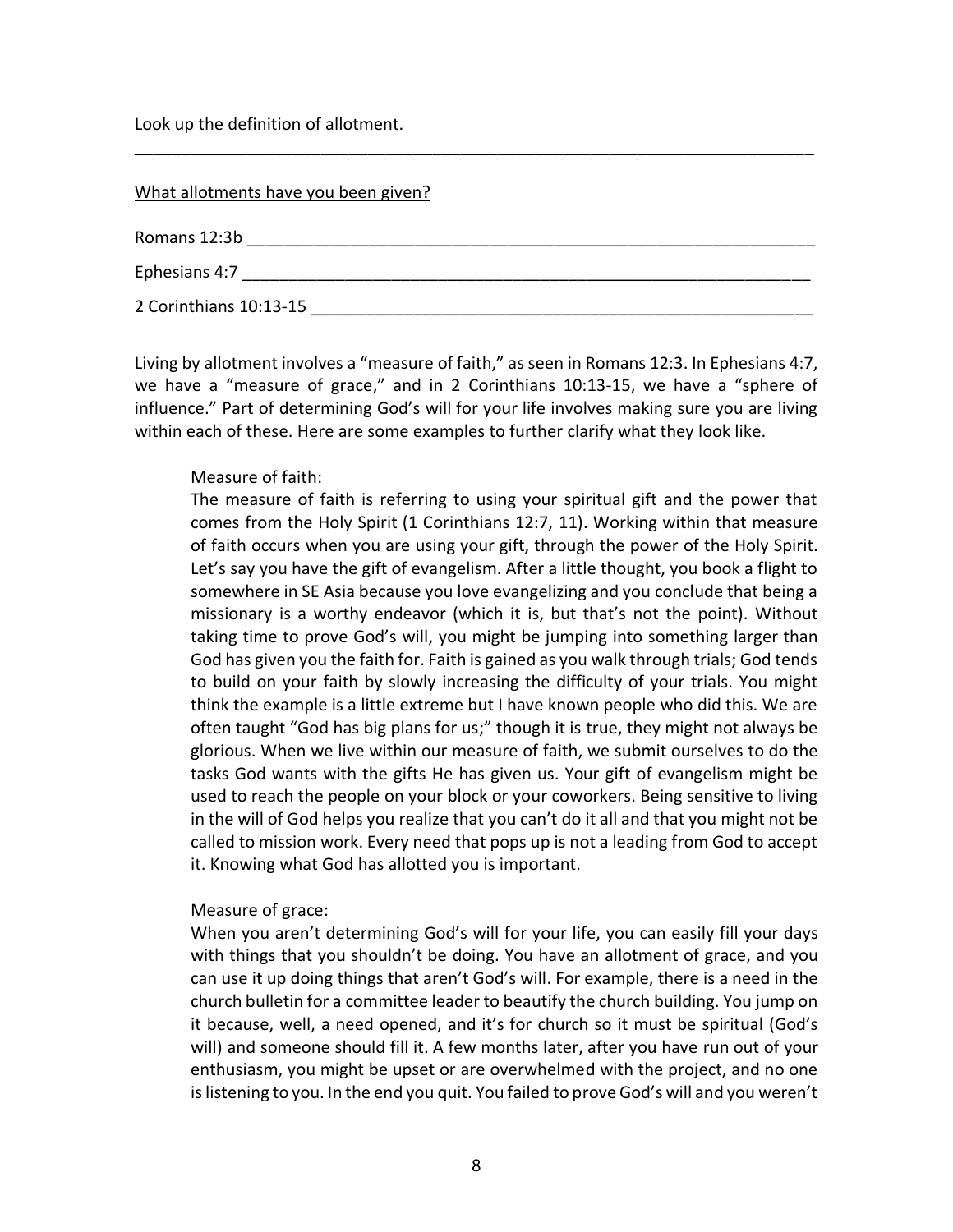allotted the grace needed. On a positive note, have you ever seen a Pastor who has preached for over 20 years and you have no idea how he could sustain it? It's called an allotment of grace.

### Sphere of influence:

You are called to be a Sunday school teacher but you decide that what you want to be is the leader of a ministry. You have stepped outside of the sphere God has given you because you think the other one is better than what God has called you to. A leader is more prestigious whereas a Sunday school teacher might feel "below you." A Biblical example of this is, King David. He was anointed King when he was young and had to wait years before He became King (1 Sam. 16:1-13; 2 Sam 2:4, 5:3). He had an opportunity or two to take the Kingship from Saul but He waited patiently for the Lord's timing. He stated in 1 Samuel 24:6, "Far be it from me because of the LORD that I should do this thing to my lord, the LORD'S anointed, to stretch out my hand against him, since he is the LORD'S anointed." He worked within his sphere of influence at the time. God eventually extended his sphere to leading a nation and then to affect thousands of people over time through the Scriptures.

Evaluate your life. Do you think you are living within your allotment or extending beyond

\_\_\_\_\_\_\_\_\_\_\_\_\_\_\_\_\_\_\_\_\_\_\_\_\_\_\_\_\_\_\_\_\_\_\_\_\_\_\_\_\_\_\_\_\_\_\_\_\_\_\_\_\_\_\_\_\_\_\_\_\_\_\_\_\_\_\_\_\_\_\_\_\_

\_\_\_\_\_\_\_\_\_\_\_\_\_\_\_\_\_\_\_\_\_\_\_\_\_\_\_\_\_\_\_\_\_\_\_\_\_\_\_\_\_\_\_\_\_\_\_\_\_\_\_\_\_\_\_\_\_\_\_\_\_\_\_\_\_\_\_\_\_\_\_\_\_

what God wants you to do? what God wants you to do?

The third aspect of a "mercy mentality" mindset is living as a member of the body. You are probably wondering how this fits in. Check out Romans 12:4.

"For just as we have many members in one body and all the members do not have the same function, **<sup>5</sup>** so we, who are many, are one body in Christ, and individually members one of another."

When we have a mercy mentality, we realize that we are a part of a bigger story. The way we play our part affects more than just our life. What do these verses say about how your choices affect others in your local body?

1. How does not attending to your own responsibilities affect your function in the

\_\_\_\_\_\_\_\_\_\_\_\_\_\_\_\_\_\_\_\_\_\_\_\_\_\_\_\_\_\_\_\_\_\_\_\_\_\_\_\_\_\_\_\_\_\_\_\_\_\_\_\_\_\_\_\_\_\_\_\_\_\_\_\_\_\_\_

\_\_\_\_\_\_\_\_\_\_\_\_\_\_\_\_\_\_\_\_\_\_\_\_\_\_\_\_\_\_\_\_\_\_\_\_\_\_\_\_\_\_\_\_\_\_\_\_\_\_\_\_\_\_\_\_\_\_\_\_\_\_\_\_\_\_\_

body (1 Thessalonians 4:11-12)?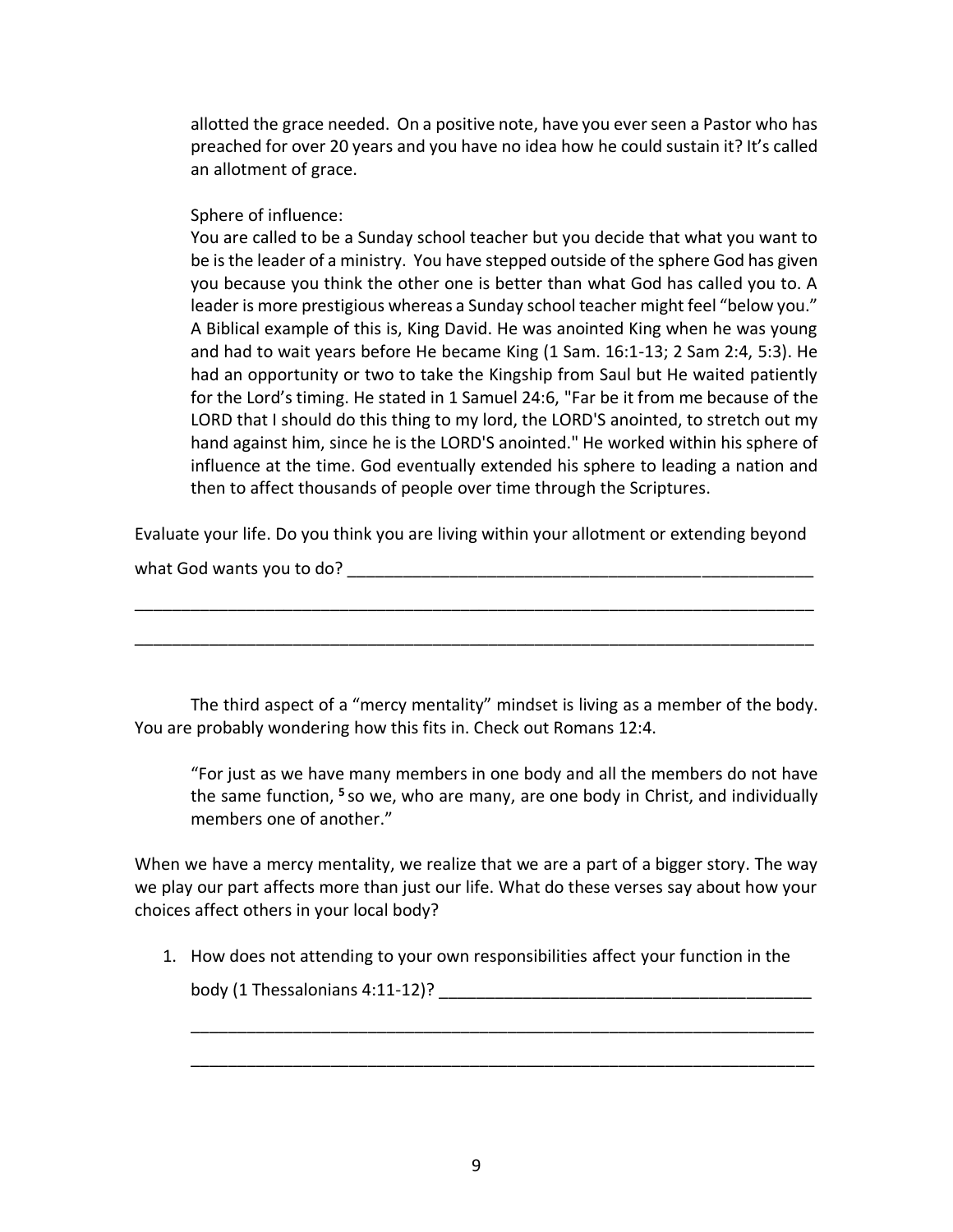- 2. How do these verses illustrate a selfish mentality rather than a giving one (1 Corinthians 11:20-22)? \_\_\_\_\_\_\_\_\_\_\_\_\_\_\_\_\_\_\_\_\_\_\_\_\_\_\_\_\_\_\_\_\_\_\_\_\_\_\_\_\_\_\_\_\_\_\_\_
- 3. If your life is undisciplined, how could it affect your ability to be involved in body life (2 Thessalonians 3:11)? \_\_\_\_\_\_\_\_\_\_\_\_\_\_\_\_\_\_\_\_\_\_\_\_\_\_\_\_\_\_\_\_\_\_\_\_\_\_\_\_\_\_\_\_

\_\_\_\_\_\_\_\_\_\_\_\_\_\_\_\_\_\_\_\_\_\_\_\_\_\_\_\_\_\_\_\_\_\_\_\_\_\_\_\_\_\_\_\_\_\_\_\_\_\_\_\_\_\_\_\_\_\_\_\_\_\_\_\_\_\_\_

\_\_\_\_\_\_\_\_\_\_\_\_\_\_\_\_\_\_\_\_\_\_\_\_\_\_\_\_\_\_\_\_\_\_\_\_\_\_\_\_\_\_\_\_\_\_\_\_\_\_\_\_\_\_\_\_\_\_\_\_\_\_\_\_\_\_\_

\_\_\_\_\_\_\_\_\_\_\_\_\_\_\_\_\_\_\_\_\_\_\_\_\_\_\_\_\_\_\_\_\_\_\_\_\_\_\_\_\_\_\_\_\_\_\_\_\_\_\_\_\_\_\_\_\_\_\_\_\_\_\_\_\_\_\_

\_\_\_\_\_\_\_\_\_\_\_\_\_\_\_\_\_\_\_\_\_\_\_\_\_\_\_\_\_\_\_\_\_\_\_\_\_\_\_\_\_\_\_\_\_\_\_\_\_\_\_\_\_\_\_\_\_\_\_\_\_\_\_\_\_\_\_

\_\_\_\_\_\_\_\_\_\_\_\_\_\_\_\_\_\_\_\_\_\_\_\_\_\_\_\_\_\_\_\_\_\_\_\_\_\_\_\_\_\_\_\_\_\_\_\_\_\_\_\_\_\_\_\_\_\_\_\_\_\_\_\_\_\_\_

\_\_\_\_\_\_\_\_\_\_\_\_\_\_\_\_\_\_\_\_\_\_\_\_\_\_\_\_\_\_\_\_\_\_\_\_\_\_\_\_\_\_\_\_\_\_\_\_\_\_\_\_\_\_\_\_\_\_\_\_\_\_\_\_\_\_\_

4. What is your part in your local body of believers (1 Corinthians 12:1-12)?

When evaluating your place in the body, it is essential that you identify where God has placed you. Then work at being active and fully engaged in that area. It is possible to poorly carry out your membership by being half-hearted, exhausted, and give only "left over" energy to your serving. You must be aware that some parts require more study and more preparation in order to offer the body what would be considered "quality involvement." Your personal life has to be arranged to deliver this on a consistent basis. This might mean not staying up late on Saturday nights or setting aside time to get in enough daily time of study and prayer. For some, it could mean taking the extra time to plan crafts or songs or illustrations. It is your job, as a member, to take full responsibility for making the right choices to prepare yourself to be involved at church. Sleeping in on Sunday and not coming to church shows that your mindset is off and that God's desire for you to participate in the body isn't that important. Ever tried using your hand when it's asleep? The rest of the body will have to compensate for your absence when you are gone, they might have to limp through church life or risk becoming discouraged because a member of the body doesn't seem to want to do their part. The take home is your choices affect others, especially at church. This doesn't mean you can't ever take a break from your church responsibilities or go on vacation, but consistent neglect of your gift does affect your fellow church members. Your mindset should include being concerned and aware about how your choices affect others.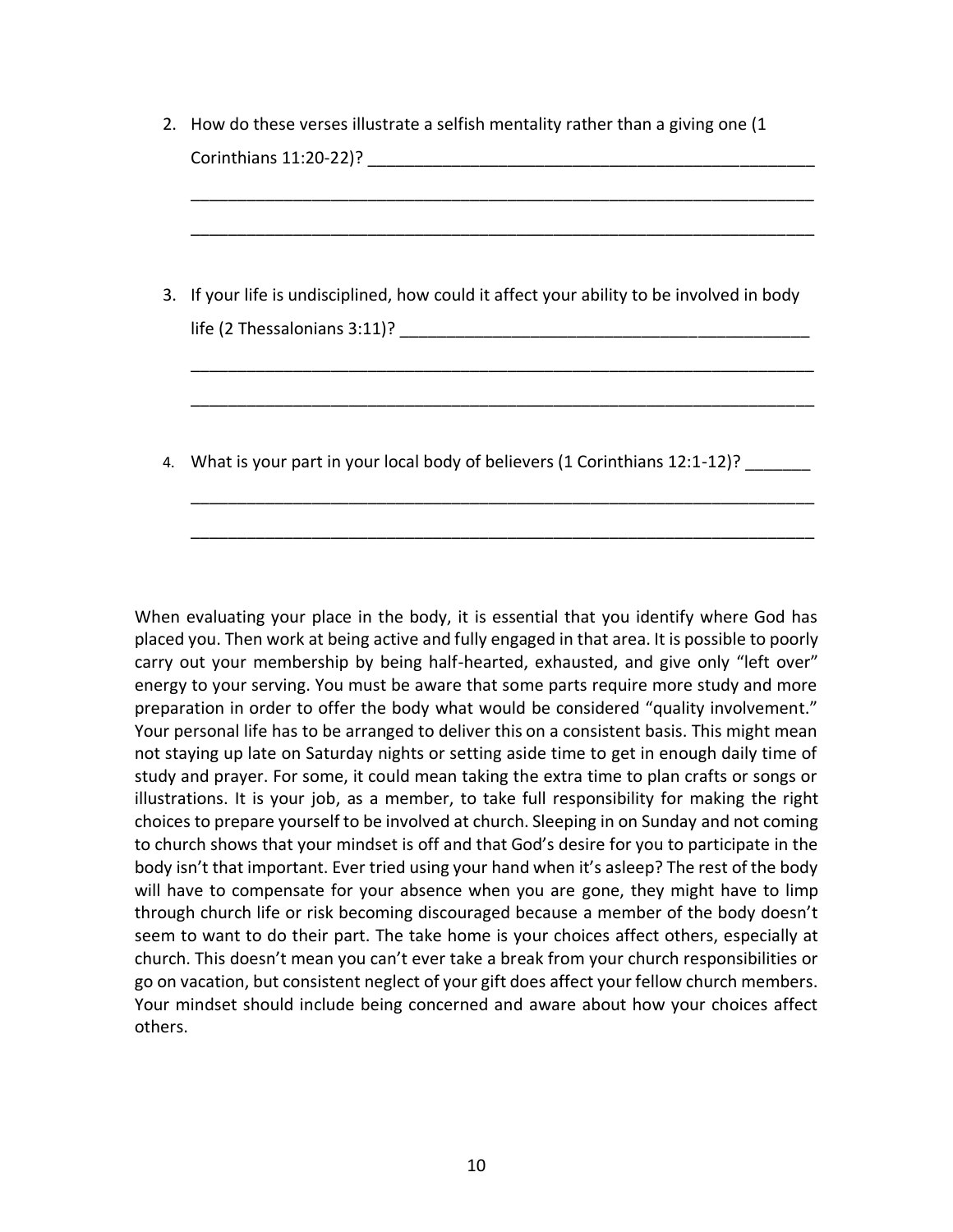Evaluate how well you think you are doing at fulfilling your part in the body. On a scale of 1 to 10, how are you doing?

| <b>Not</b><br>Participating |                                            |  |              | Somewhat<br>Participating |                                                                       |  |  |  | Actively<br>Participating |                                                                                |  |
|-----------------------------|--------------------------------------------|--|--------------|---------------------------|-----------------------------------------------------------------------|--|--|--|---------------------------|--------------------------------------------------------------------------------|--|
|                             | 1                                          |  | $2 \qquad 3$ |                           | 4 5 6 7 8                                                             |  |  |  | 9                         | 10                                                                             |  |
|                             |                                            |  |              |                           |                                                                       |  |  |  |                           | How can you improve your participating? Have you been waning in your desire to |  |
|                             | participate (we all do from time to time)? |  |              |                           |                                                                       |  |  |  |                           |                                                                                |  |
|                             |                                            |  |              |                           |                                                                       |  |  |  |                           |                                                                                |  |
|                             |                                            |  |              |                           | What steps this week can you make to move forward with participating? |  |  |  |                           |                                                                                |  |
|                             |                                            |  |              |                           |                                                                       |  |  |  |                           |                                                                                |  |
|                             |                                            |  |              |                           |                                                                       |  |  |  |                           |                                                                                |  |

### **Living a Life of Sacrifice and Service**

Why should we live a life of sacrifice and service? The answer connects back to the mercy mentality that we just talked about. You have got to come to the foot of the cross in utter humility before Christ. When you have the proper mentality, you see the cross for the great and glorious sacrifice it was and still is. This will cause you to lay your life before Christ and present it as a sacrifice to Him to do as He pleases. This is what the Apostle Paul alludes to in Romans 12:1.

"Therefore I urge you, brethren, by the mercies of God, **to present** your bodies a living and holy sacrifice, acceptable to God, *which is* your spiritual service of worship."

How do you worship God according to this verse? \_\_\_\_\_\_\_\_\_\_\_\_\_\_\_\_\_\_\_\_\_\_\_\_\_\_\_\_\_\_\_\_

Why do you do it (it's underlined)? \_\_\_\_\_\_\_\_\_\_\_\_\_\_\_\_\_\_\_\_\_\_\_\_\_\_\_\_\_\_\_\_\_\_\_\_\_\_\_\_\_\_\_\_

What exactly are you supposed to do? \_\_\_\_\_\_\_\_\_\_\_\_\_\_\_\_\_\_\_\_\_\_\_\_\_\_\_\_\_\_\_\_\_\_\_\_\_\_\_\_\_

Does God find it acceptable or unacceptable? \_\_\_\_\_\_\_\_\_\_\_\_\_\_\_\_\_\_\_\_\_\_\_\_\_\_\_\_\_\_\_\_\_\_\_\_

You may be wondering what a life of sacrifice and service looks like. Let's look at a few verses and see if you can get a clearer understanding.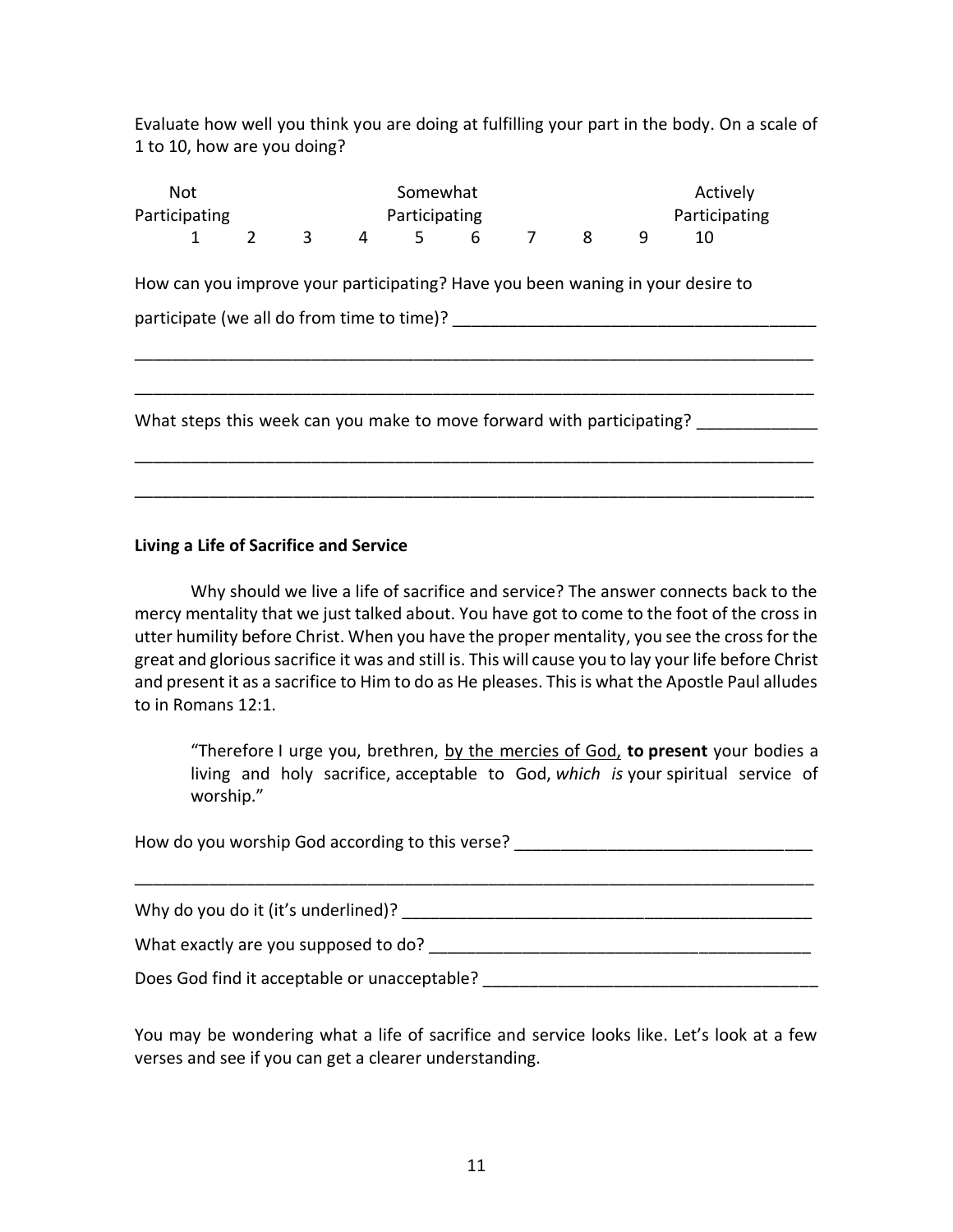What is the contrast in the two different ways of living?

|--|

| Ephesians 5:15-19 |  |  |
|-------------------|--|--|
|                   |  |  |

Ephesians 5:5-12 \_\_\_\_\_\_\_\_\_\_\_\_\_\_\_\_\_\_\_\_\_\_\_\_\_\_\_\_\_\_\_\_\_\_\_\_\_\_\_\_\_\_\_\_\_\_\_\_\_\_\_\_\_\_\_\_\_\_\_

2 Corinthians 5:9-10 \_\_\_\_\_\_\_\_\_\_\_\_\_\_\_\_\_\_\_\_\_\_\_\_\_\_\_\_\_\_\_\_\_\_\_\_\_\_\_\_\_\_\_\_\_\_\_\_\_\_\_\_\_\_\_\_

Being a Christian is more than just saying a prayer; it is a way of life that is working toward aligning oneself with what God wants. This usually includes sacrificing your own desires, even if they may be okay for you to do. This is brought up in 1 Corinthians 10:23. "All things are lawful, but not all things are profitable. All things are lawful, but not all things edify." The question you need to ask yourself is…

| Are you willing and ready to go above and beyond what is "okay" for the sake of living |  |
|----------------------------------------------------------------------------------------|--|
|----------------------------------------------------------------------------------------|--|

| Christ-like? $\Box$ YES or $\Box$ NO, why or why not? |  |
|-------------------------------------------------------|--|
|-------------------------------------------------------|--|

\_\_\_\_\_\_\_\_\_\_\_\_\_\_\_\_\_\_\_\_\_\_\_\_\_\_\_\_\_\_\_\_\_\_\_\_\_\_\_\_\_\_\_\_\_\_\_\_\_\_\_\_\_\_\_\_\_\_\_\_\_\_\_\_\_\_\_\_\_\_\_\_\_

Let's discuss some of these "gray areas" of the Christian walk. Your choices in these areas can make a big difference in your direction as a Christian. They could very well hinder your ability to live a life of sacrifice and service. Try to think of an example for each set of topics. One example will be provided for you to help you get started.

### • **Edification Over Gratification (vs 23)**

- o **Ex:** You love to stay up late and watch TV, but tomorrow is church. You have a choice. Gratify the desire to stay up late and watch your favorite shows or go to sleep earlier to be able to be awake and focused at church. Edification over gratification is predominately focused on YOU, not others.
- o **Ex:** \_\_\_\_\_\_\_\_\_\_\_\_\_\_\_\_\_\_\_\_\_\_\_\_\_\_\_\_\_\_\_\_\_\_\_\_\_\_\_\_\_\_\_\_\_\_\_\_\_\_\_\_\_\_\_\_\_\_ \_\_\_\_\_\_\_\_\_\_\_\_\_\_\_\_\_\_\_\_\_\_\_\_\_\_\_\_\_\_\_\_\_\_\_\_\_\_\_\_\_\_\_\_\_\_\_\_\_\_\_\_\_\_\_\_\_\_\_\_\_ \_\_\_\_\_\_\_\_\_\_\_\_\_\_\_\_\_\_\_\_\_\_\_\_\_\_\_\_\_\_\_\_\_\_\_\_\_\_\_\_\_\_\_\_\_\_\_\_\_\_\_\_\_\_\_\_\_\_\_\_\_ \_\_\_\_\_\_\_\_\_\_\_\_\_\_\_\_\_\_\_\_\_\_\_\_\_\_\_\_\_\_\_\_\_\_\_\_\_\_\_\_\_\_\_\_\_\_\_\_\_\_\_\_\_\_\_\_\_\_\_\_\_

### • **Others Over Self (vs24)**

o **Ex:** A ministry opportunity comes up that you are qualified to lead but someone else is given the position. Since you know God has called you to do this, you serve underneath that person. You support them in the ministry even if you think you could do it better or are more qualified.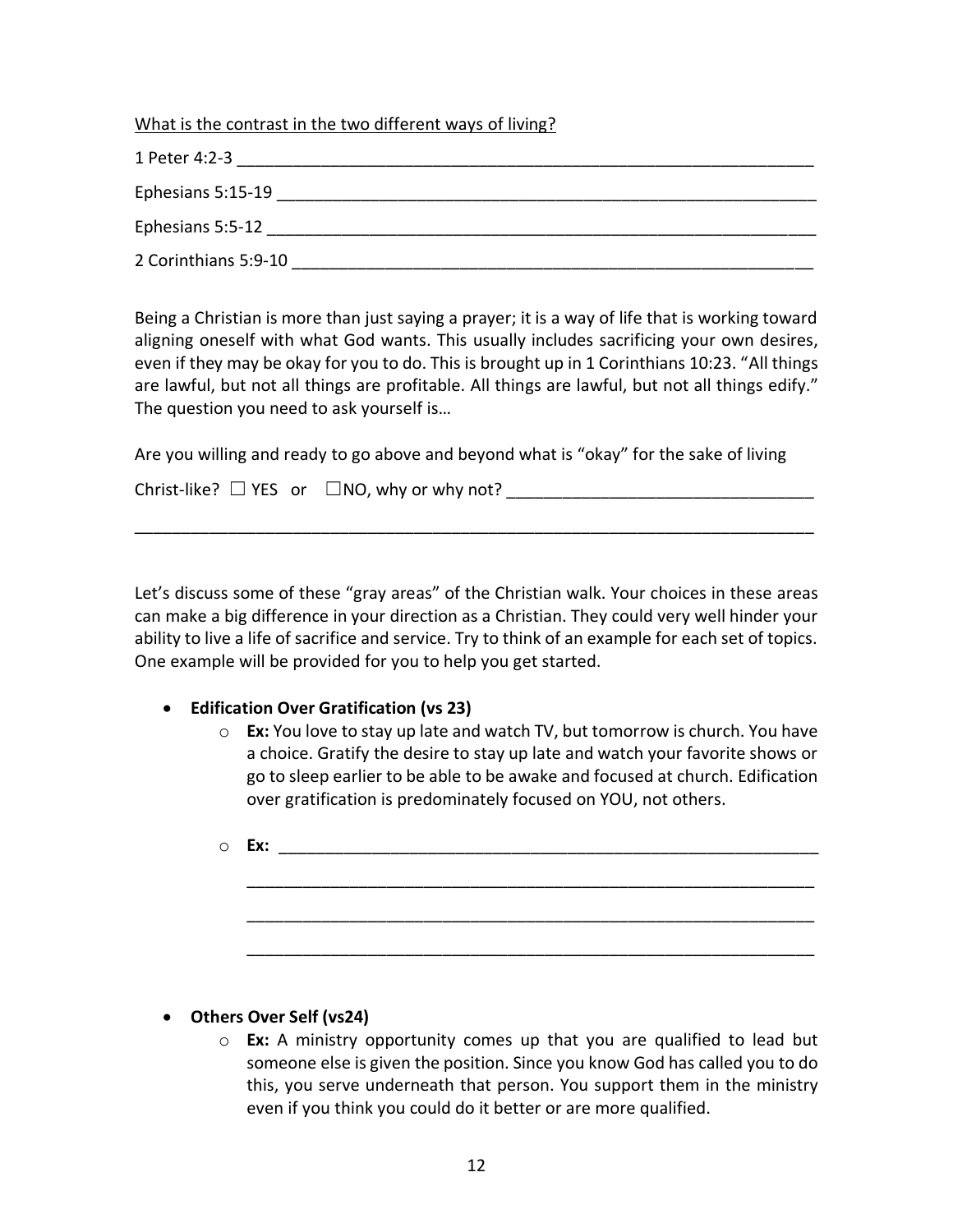| $\bigcirc$ | Ex: the contract of the contract of the contract of the contract of the contract of the contract of the contract of the contract of the contract of the contract of the contract of the contract of the contract of the contra                                                                                                             |
|------------|--------------------------------------------------------------------------------------------------------------------------------------------------------------------------------------------------------------------------------------------------------------------------------------------------------------------------------------------|
|            |                                                                                                                                                                                                                                                                                                                                            |
|            |                                                                                                                                                                                                                                                                                                                                            |
|            |                                                                                                                                                                                                                                                                                                                                            |
|            |                                                                                                                                                                                                                                                                                                                                            |
| $\bullet$  | Liberty Over Legalism (vs 25-27)                                                                                                                                                                                                                                                                                                           |
| $\circ$    | Ex: I knew a guy who would not mow his lawn on Sunday. He said because<br>it was the Lord's Day, he couldn't do any work or he would be sinning. This<br>would be choosing legalism over liberty. You have the liberty to mow your<br>lawn on Sunday. Legalism would tell you that it would be a sin or that it<br>needs to be restricted. |
| $\circ$    |                                                                                                                                                                                                                                                                                                                                            |
|            |                                                                                                                                                                                                                                                                                                                                            |
|            |                                                                                                                                                                                                                                                                                                                                            |
|            |                                                                                                                                                                                                                                                                                                                                            |
|            |                                                                                                                                                                                                                                                                                                                                            |
| $\bullet$  | <b>Conscience Over Continuing (vs28-30)</b>                                                                                                                                                                                                                                                                                                |
| $\circ$    | Ex: Your brother in Christ has struggled with drinking since becoming saved.                                                                                                                                                                                                                                                               |

When you have him over for a BBQ, you think of his conscience and decide against serving him alcohol. Sometimes God will specifically lay it on your heart to give up drinking completely for the sake of serving Him in a greater capacity, even if drinking without becoming drunk is okay to do.

\_\_\_\_\_\_\_\_\_\_\_\_\_\_\_\_\_\_\_\_\_\_\_\_\_\_\_\_\_\_\_\_\_\_\_\_\_\_\_\_\_\_\_\_\_\_\_\_\_\_\_\_\_\_\_\_\_\_\_\_\_

\_\_\_\_\_\_\_\_\_\_\_\_\_\_\_\_\_\_\_\_\_\_\_\_\_\_\_\_\_\_\_\_\_\_\_\_\_\_\_\_\_\_\_\_\_\_\_\_\_\_\_\_\_\_\_\_\_\_\_\_\_

\_\_\_\_\_\_\_\_\_\_\_\_\_\_\_\_\_\_\_\_\_\_\_\_\_\_\_\_\_\_\_\_\_\_\_\_\_\_\_\_\_\_\_\_\_\_\_\_\_\_\_\_\_\_\_\_\_\_\_\_\_

o **Ex:** \_\_\_\_\_\_\_\_\_\_\_\_\_\_\_\_\_\_\_\_\_\_\_\_\_\_\_\_\_\_\_\_\_\_\_\_\_\_\_\_\_\_\_\_\_\_\_\_\_\_\_\_\_\_\_\_\_\_

### • **Glorifying Over Offending (vs 31)**

o **Ex:** There might be a place or circumstance where drinking wine is expected. You could choose to not drink, therefore causing an offense in order to glorify God. Maybe it is because you know a brother would struggle or you just want to set a certain example that is separate from your old life. So, you choose God's glory over the offense you will cause to your host by not drinking.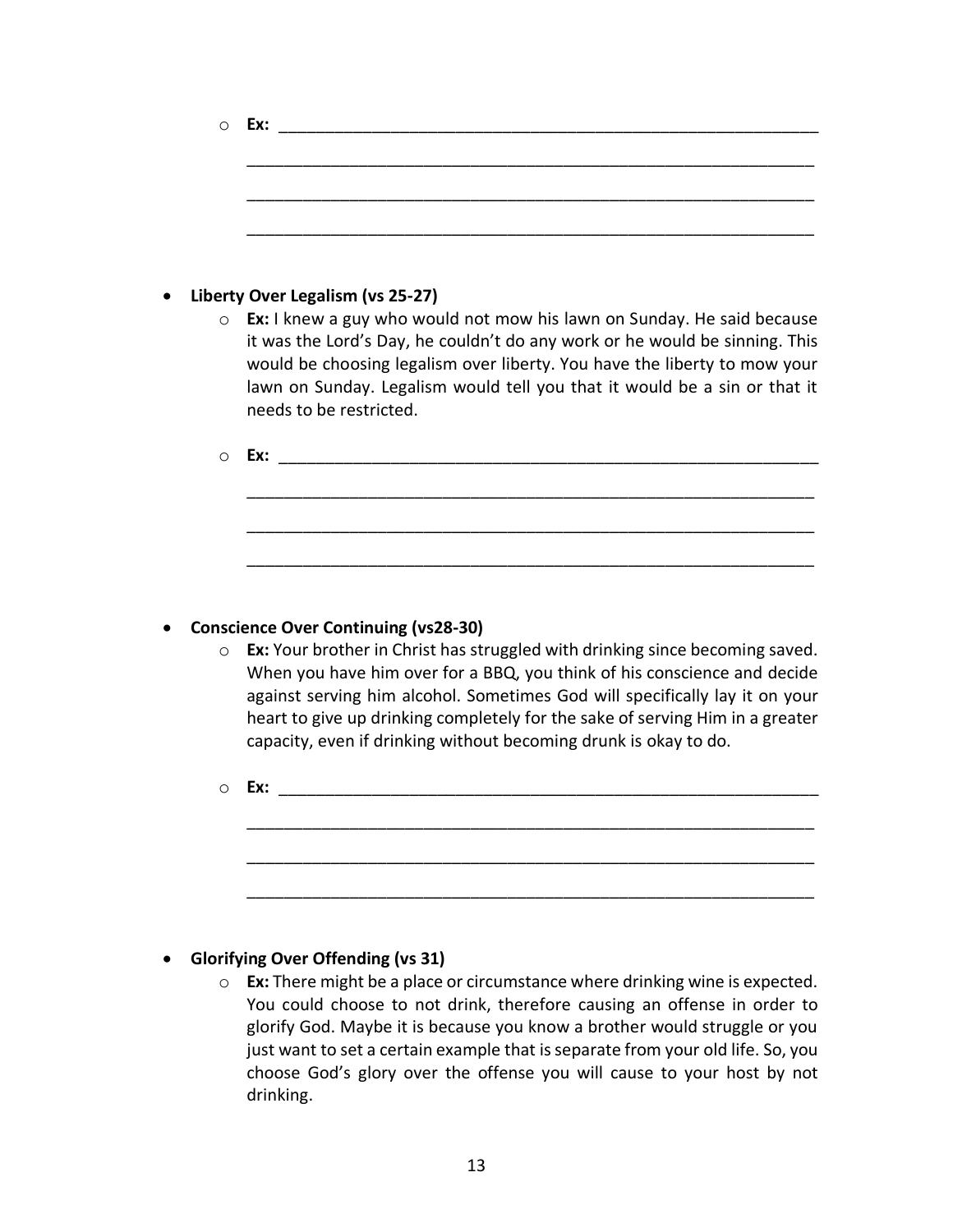|         | Ex:                                                                                                                                                                                                                                                                                                                                                                                                                              |
|---------|----------------------------------------------------------------------------------------------------------------------------------------------------------------------------------------------------------------------------------------------------------------------------------------------------------------------------------------------------------------------------------------------------------------------------------|
|         | <b>Pleasing Over Personal Profit (vs 32-33)</b>                                                                                                                                                                                                                                                                                                                                                                                  |
| $\circ$ | <b>Ex:</b> In a business setting, this could be who you do business with or how you<br>run your business; for instance, choosing to not do business with strip clubs<br>even though you could make a lot of money selling to them, let's say, food<br>or doors. On the personal side, this might be things like eating pork if you<br>live in a predominantly Muslim country or eating fish on Fridays in a Catholic<br>country. |
| ◯       | Ex:<br><u> 2001 - Jan Lander, amerikansk politik (d. 1882)</u>                                                                                                                                                                                                                                                                                                                                                                   |

As is with grey areas, it isn't cut and dry. God gives each of us a different leading. A pastor might be called to remove drinking completely from his life; whereas, a member might not. This could include anything from music you listen to, TV shows you watch, where you hang out, or what you do on vacation. You must be willing to remove something for the sake of others. This does not mean that just because someone tells you that chewing gum offends him or her that you have to stop. You must be open and willing to sacrifice anything in your life for the sake of Christ and yet be listening to see what God wants you to do specifically. People can get offended easily at all sorts of things but God will lead you and show you the things in your life that He wants removed. If you aren't listening and sensitive to the Spirit, you could fall into disobedience because you expect God to always override your choices. You must depend on Him to lead you, even in this area.

### **Living a Life that is not Conformed but Transformed**

The last part of Romans 12:1-2 that we are going to dig into is the part that says, "do not be conformed to this world, but be transformed by the renewing of your mind." First, we need to simply define what conformed and transformed mean.

Look up the definition of conformed: \_\_\_\_\_\_\_\_\_\_\_\_\_\_\_\_\_\_\_\_\_\_\_\_\_\_\_\_\_\_\_\_\_\_\_\_\_\_\_\_\_\_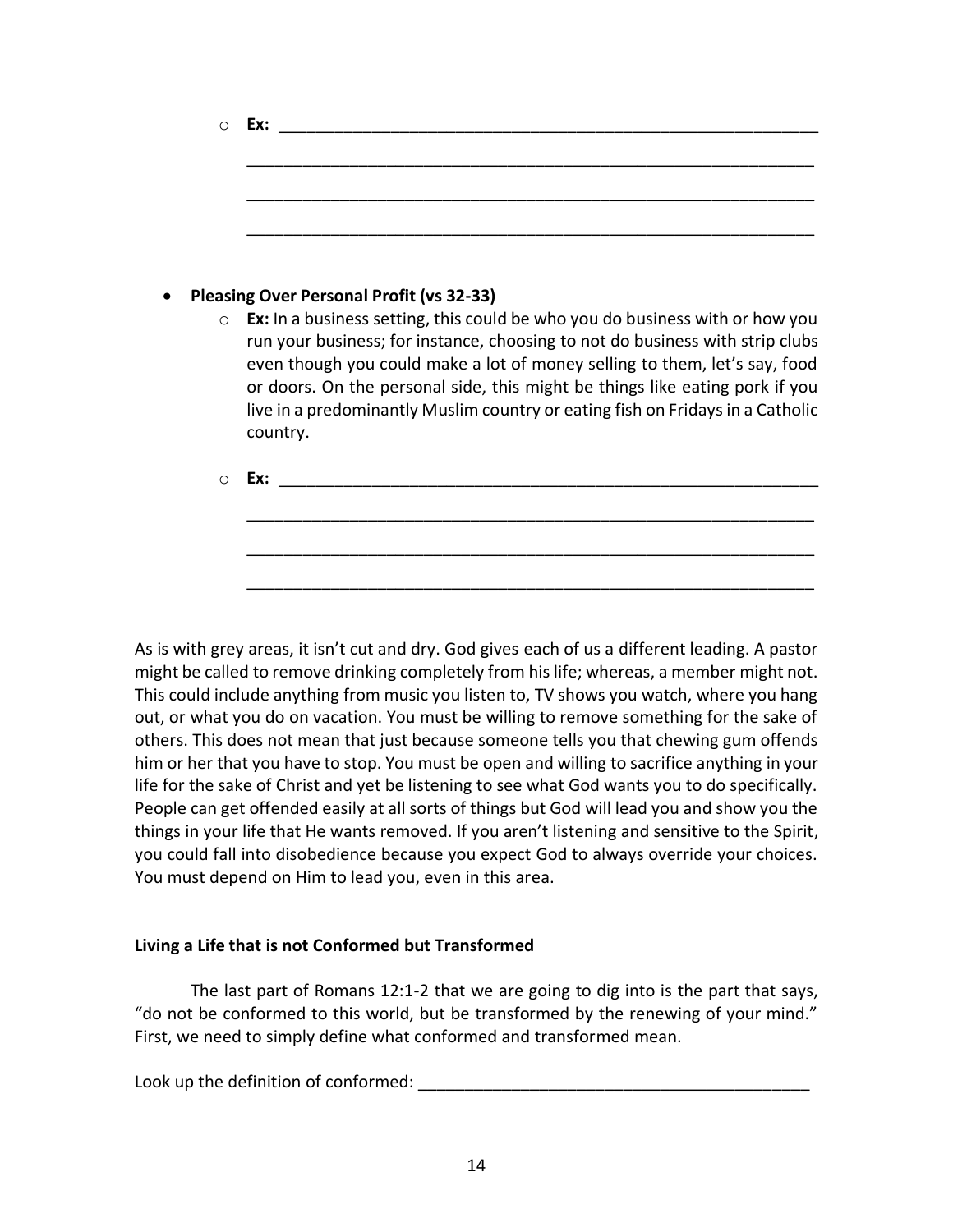Look up the definition of transformed: \_\_\_\_\_\_\_\_\_\_\_\_\_\_\_\_\_\_\_\_\_\_\_\_\_\_\_\_\_\_\_\_\_\_\_\_\_\_\_\_\_

The heart of the matter is making sure that our inside beliefs reflect on the outside. We shouldn't hide our faith. We shouldn't try our best to fit in with the world. The beliefs we hold about God should be real and cause transformation. The "renewing of our mind" comes from time in the Scriptures and prayer. We have to take an active role in removing the old worldly things and replacing them with God's things. This includes attitudes, reactions, and activities. They will include sacrifice but also great reward, some rewards here and others in the world to come.

Look up the following verses. How should someone who is transformed act versus someone who is conformed?

- Romans  $1:16$
- $1$  John 2:15-17
- Romans  $8:18$
- $1$  Cor 3:9-15
- $1 \text{ Cor } 6:9-11$
- 2 Peter 1:5-9  $\bullet$

God's word should change you.

"All Scripture is inspired by God and profitable for teaching, for reproof, for correction, for training in righteousness; **<sup>17</sup>** so that the man of God may be adequate, equipped for every good work." 2 Tim 3:16-17

"But we all, with unveiled face, beholding as in a mirror the glory of the Lord, are being transformed into the same image from glory to glory, just as from the Lord, the Spirit." 2 Cor. 3:18

How has God's word changed you since becoming a Christian?

\_\_\_\_\_\_\_\_\_\_\_\_\_\_\_\_\_\_\_\_\_\_\_\_\_\_\_\_\_\_\_\_\_\_\_\_\_\_\_\_\_\_\_\_\_\_\_\_\_\_\_\_\_\_\_\_\_\_\_\_\_\_\_\_\_\_\_\_\_\_\_\_

\_\_\_\_\_\_\_\_\_\_\_\_\_\_\_\_\_\_\_\_\_\_\_\_\_\_\_\_\_\_\_\_\_\_\_\_\_\_\_\_\_\_\_\_\_\_\_\_\_\_\_\_\_\_\_\_\_\_\_\_\_\_\_\_\_\_\_\_\_\_\_\_

\_\_\_\_\_\_\_\_\_\_\_\_\_\_\_\_\_\_\_\_\_\_\_\_\_\_\_\_\_\_\_\_\_\_\_\_\_\_\_\_\_\_\_\_\_\_\_\_\_\_\_\_\_\_\_\_\_\_\_\_\_\_\_\_\_\_\_\_\_\_\_\_

\_\_\_\_\_\_\_\_\_\_\_\_\_\_\_\_\_\_\_\_\_\_\_\_\_\_\_\_\_\_\_\_\_\_\_\_\_\_\_\_\_\_\_\_\_\_\_\_\_\_\_\_\_\_\_\_\_\_\_\_\_\_\_\_\_\_\_\_\_\_\_\_

\_\_\_\_\_\_\_\_\_\_\_\_\_\_\_\_\_\_\_\_\_\_\_\_\_\_\_\_\_\_\_\_\_\_\_\_\_\_\_\_\_\_\_\_\_\_\_\_\_\_\_\_\_\_\_\_\_\_\_\_\_\_\_\_\_\_\_\_\_\_\_\_

\_\_\_\_\_\_\_\_\_\_\_\_\_\_\_\_\_\_\_\_\_\_\_\_\_\_\_\_\_\_\_\_\_\_\_\_\_\_\_\_\_\_\_\_\_\_\_\_\_\_\_\_\_\_\_\_\_\_\_\_\_\_\_\_\_\_\_\_\_\_\_\_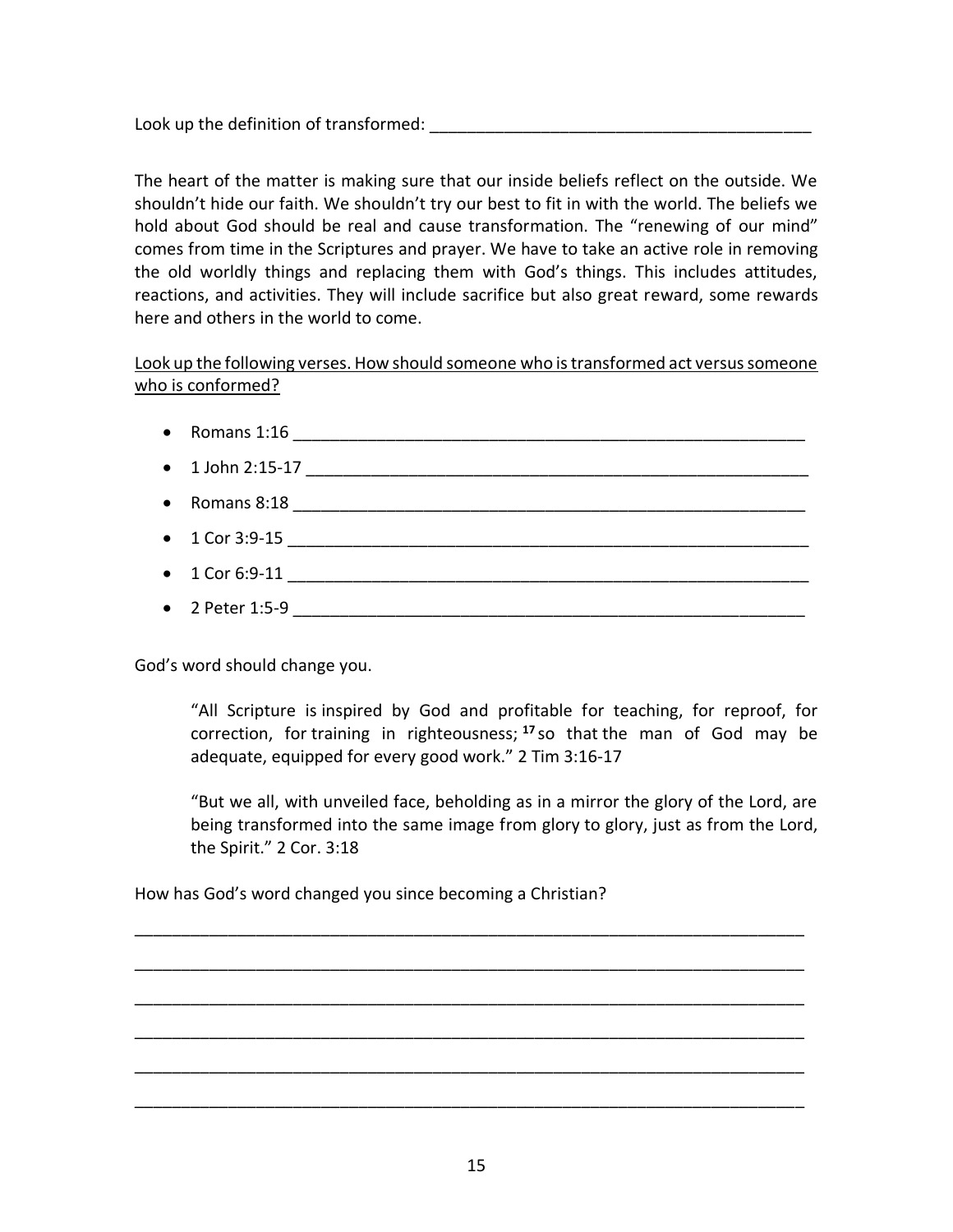How have these topics from Romans 12:1-4 changed you?

Now that you have seen why you should want to do God's will, found out where your heart is at, and then how to prepare for doing His will; it is time to move forward and pursue how to determine God's will for yourself. Take time to pray that you will wholeheartedly submit to what God shows you His will is for your life.

\_\_\_\_\_\_\_\_\_\_\_\_\_\_\_\_\_\_\_\_\_\_\_\_\_\_\_\_\_\_\_\_\_\_\_\_\_\_\_\_\_\_\_\_\_\_\_\_\_\_\_\_\_\_\_\_\_\_\_\_\_\_\_\_\_\_\_\_\_\_\_\_\_

\_\_\_\_\_\_\_\_\_\_\_\_\_\_\_\_\_\_\_\_\_\_\_\_\_\_\_\_\_\_\_\_\_\_\_\_\_\_\_\_\_\_\_\_\_\_\_\_\_\_\_\_\_\_\_\_\_\_\_\_\_\_\_\_\_\_\_\_\_\_\_\_\_

\_\_\_\_\_\_\_\_\_\_\_\_\_\_\_\_\_\_\_\_\_\_\_\_\_\_\_\_\_\_\_\_\_\_\_\_\_\_\_\_\_\_\_\_\_\_\_\_\_\_\_\_\_\_\_\_\_\_\_\_\_\_\_\_\_\_\_\_\_\_\_\_\_

\_\_\_\_\_\_\_\_\_\_\_\_\_\_\_\_\_\_\_\_\_\_\_\_\_\_\_\_\_\_\_\_\_\_\_\_\_\_\_\_\_\_\_\_\_\_\_\_\_\_\_\_\_\_\_\_\_\_\_\_\_\_\_\_\_\_\_\_\_\_\_\_\_

\_\_\_\_\_\_\_\_\_\_\_\_\_\_\_\_\_\_\_\_\_\_\_\_\_\_\_\_\_\_\_\_\_\_\_\_\_\_\_\_\_\_\_\_\_\_\_\_\_\_\_\_\_\_\_\_\_\_\_\_\_\_\_\_\_\_\_\_\_\_\_\_\_

\_\_\_\_\_\_\_\_\_\_\_\_\_\_\_\_\_\_\_\_\_\_\_\_\_\_\_\_\_\_\_\_\_\_\_\_\_\_\_\_\_\_\_\_\_\_\_\_\_\_\_\_\_\_\_\_\_\_\_\_\_\_\_\_\_\_\_\_\_\_\_\_\_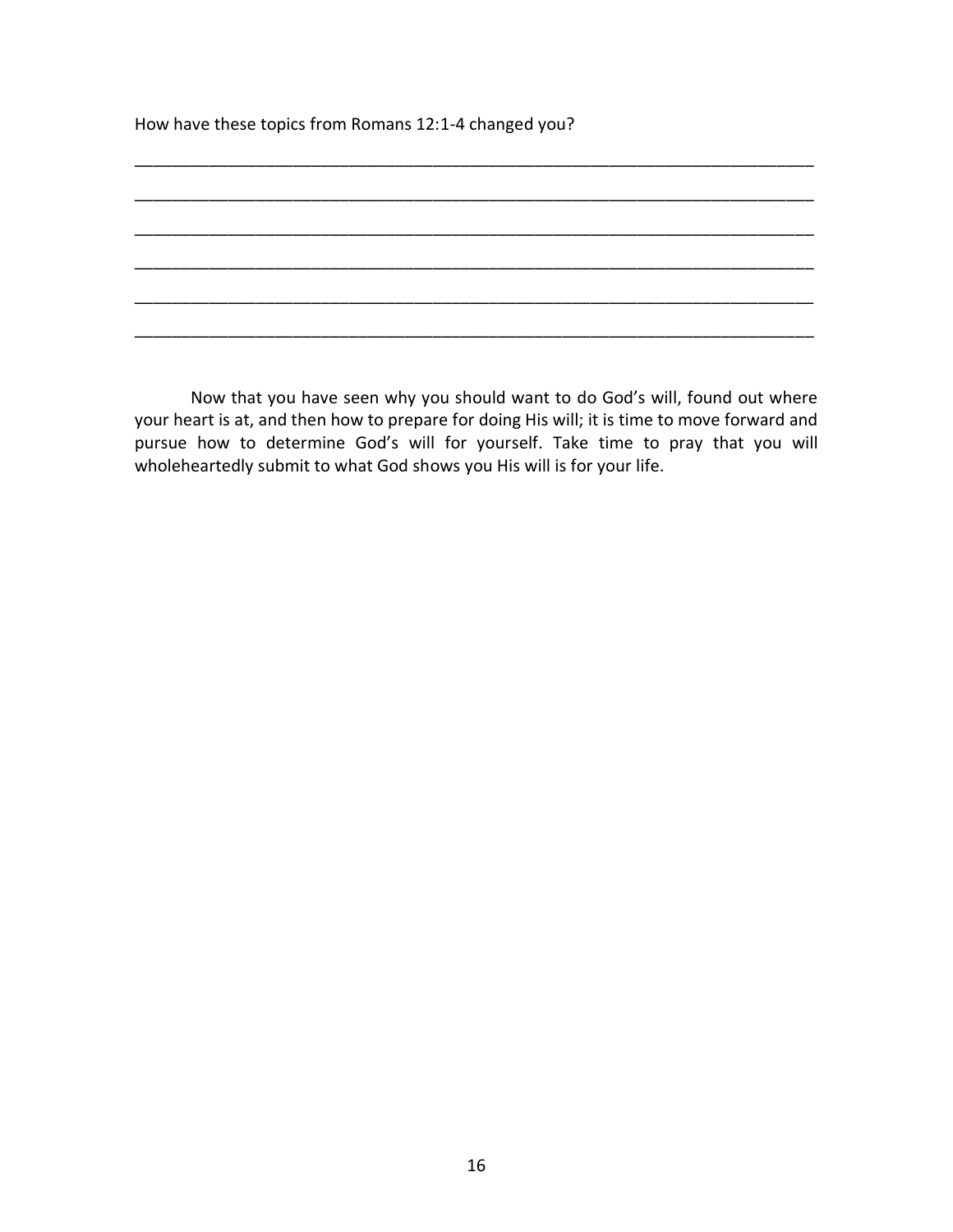# **Section 2**

# **Determining the Source (From Him)**

Oh, the depth of the richesboth of the wisdom and knowledge of God! How unsearchable are His judgments and unfathomable His ways! **<sup>34</sup>** For WHO HAS KNOWN THE MIND OF THE LORD, OR WHO BECAME HIS COUNSELOR? **<sup>35</sup>**Or WHO HAS FIRST GIVEN TO HIM THAT IT MIGHT BE PAID BACK TO HIM AGAIN? **<sup>36</sup>** For from Him and through Him and to Him are all things. To Him be the glory forever. Amen.

Romans 11:33-36

Have you ever heard something, and it seemed to open your eyes to a whole new world? You suddenly see things and make connections that you never noticed before? This happened after an in-depth study of Romans 11:36. Through the study, a theme emerged that we found littered throughout the whole of Scripture. It weaves its way through many of the familiar stories in the Bible, some of which we will cover. "For **from Him** and **through Him** and **to Him** are all things," we see this holds the key to determining and doing God's will.

Determining God's will starts with determining the Source, the "from Him" in Romans 11:36. The main question is how do we find out if it is "from Him"? First, we will look at the different sources, differentiate between leading and feeling, match it up to Scripture, help you check your motives, and finally, figure out the right answer.

#### **Sources**

Based on these verses, what are some different sources?

| Isaiah 55:8-9 |  |
|---------------|--|
| Isaiah 30:1   |  |
| 1 John 4:1    |  |

In the grand scheme of things, there are three main sources: God, man, or Satan. Just because something makes sense to you does not mean it is from God. God often works in ways that are different from the world. For instance, In Matt 5:43-46, Jesus contrasts the worldly way, which is to hate your enemy, with His way, which is to love and pray for them. Also, in James 3:13-18, it contrasts the outcomes of God being the source and us or Satan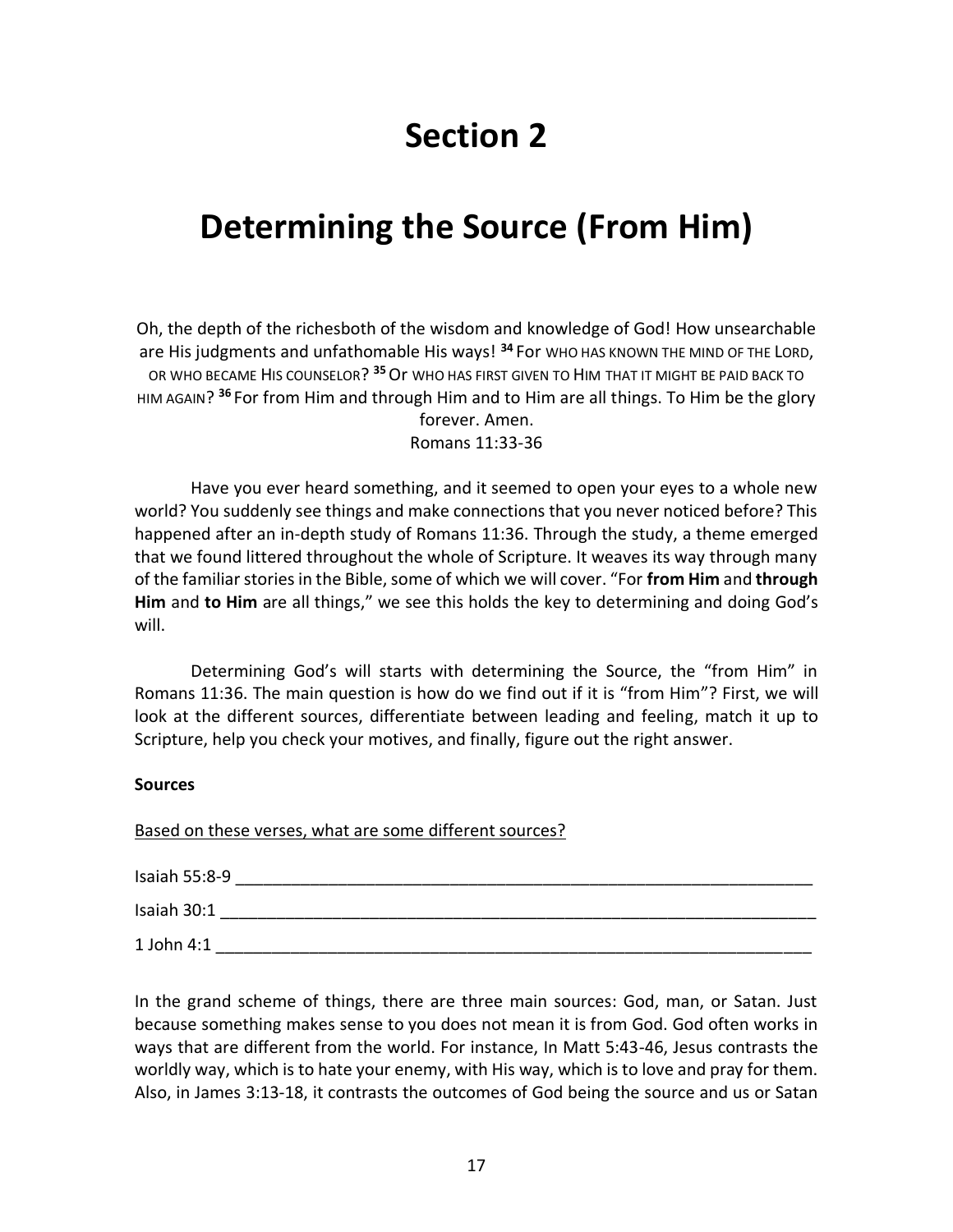being the source. When you determine the source, don't always just go with what makes sense. It might seem a little overwhelming to figure out if something is truly "from Him" but just go through each set of questions and keep praying for wisdom. God desires you to know His will, remember that.

### **Leading vs Feeling**

It is easy to just give up at this point and decide what to do based on feeling. It pains me to ask people about how they figured out the answer and it goes something like this, "Well, it just felt right" or "God will stop me if I'm wrong and I feel this is the right thing for me" (See 2 Chron 32:31). Though there is a part where our desires come into play, we cannot solely base God's will on our hearts' desires. Why? Because Jeremiah 17:9 says, "The heart *is* deceitful above all *things,* and desperately wicked; who can know it?" (NKJV) If our desire and feelings cannot fully be trusted, how do we sift through true God-given desires and our fleshly desires? Look at these Scriptures and ask yourself these questions. Your goal is to dig into where this desire came from.

"Do not love the world nor the things in the world. If anyone loves the world, the love of the Father is not in him. **<sup>16</sup>** For all that is in the world, the lust of the flesh and the lust of the eyes and the boastful pride of life, **is not from the Father**, but is from the world. **<sup>17</sup>** The world is passing away, and *also* its lusts; but the one who does the will of God lives forever."1 John 2:15-17 (emphasis added)

What three things are "not from the Father"?

- $\bullet$   $\qquad \qquad \qquad \qquad \qquad \qquad \qquad \qquad \qquad \qquad \qquad \qquad \qquad \qquad \qquad \qquad \qquad \qquad \qquad \qquad \qquad \qquad \qquad \qquad \qquad \qquad \qquad \qquad \qquad \qquad \qquad \qquad \qquad \qquad \qquad \qquad \qquad \qquad \qquad \qquad \qquad \qquad \qquad \q$
- $\bullet$   $\qquad \qquad \qquad \qquad \qquad \qquad \qquad \qquad \qquad \qquad \qquad \qquad \qquad \qquad \qquad \qquad \qquad \qquad \qquad \qquad \qquad \qquad \qquad \qquad \qquad \qquad \qquad \qquad \qquad \qquad \qquad \qquad \qquad \qquad \qquad \qquad \qquad \qquad \qquad \qquad \qquad \qquad \qquad \q$
- $\bullet$   $\qquad \qquad \qquad \qquad \qquad \qquad \qquad \qquad \qquad \qquad \qquad \qquad \qquad \qquad \qquad \qquad \qquad \qquad \qquad \qquad \qquad \qquad \qquad \qquad \qquad \qquad \qquad \qquad \qquad \qquad \qquad \qquad \qquad \qquad \qquad \qquad \qquad \qquad \qquad \qquad \qquad \qquad \qquad \q$

In your current situation, what are the different options or available choices?

Do you remember when this became a desire, was there a certain moment or did it just slowly grow?

\_\_\_\_\_\_\_\_\_\_\_\_\_\_\_\_\_\_\_\_\_\_\_\_\_\_\_\_\_\_\_\_\_\_\_\_\_\_\_\_\_\_\_\_\_\_\_\_\_\_\_\_\_\_\_\_\_\_\_\_\_\_\_\_\_\_\_\_\_\_\_\_\_

\_\_\_\_\_\_\_\_\_\_\_\_\_\_\_\_\_\_\_\_\_\_\_\_\_\_\_\_\_\_\_\_\_\_\_\_\_\_\_\_\_\_\_\_\_\_\_\_\_\_\_\_\_\_\_\_\_\_\_\_\_\_\_\_\_\_\_\_\_\_\_\_\_

\_\_\_\_\_\_\_\_\_\_\_\_\_\_\_\_\_\_\_\_\_\_\_\_\_\_\_\_\_\_\_\_\_\_\_\_\_\_\_\_\_\_\_\_\_\_\_\_\_\_\_\_\_\_\_\_\_\_\_\_\_\_\_\_\_\_\_\_\_\_\_\_\_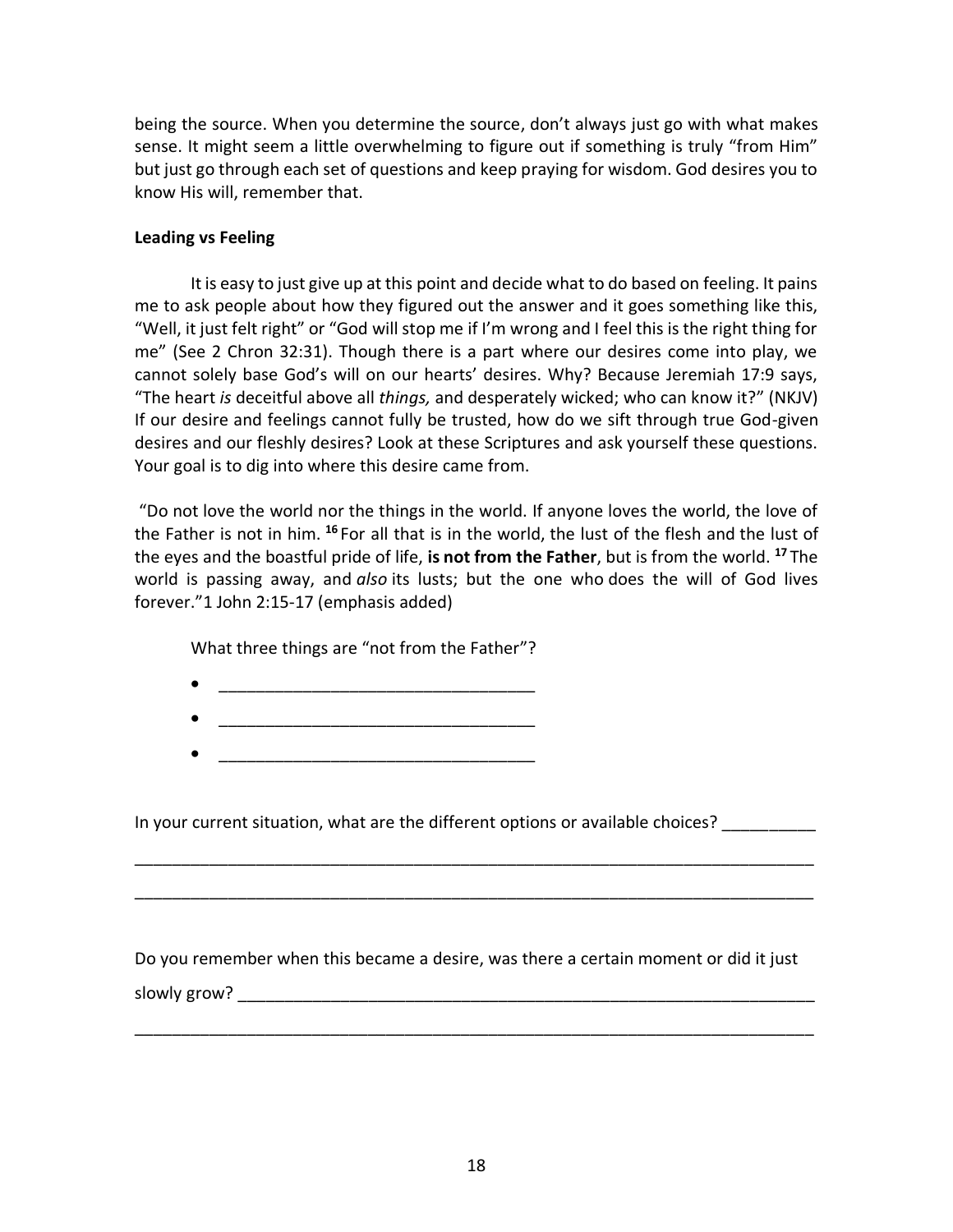Was it connected to a time of study, prayer, or maybe a Bible verse you were looking at?

\_\_\_\_\_\_\_\_\_\_\_\_\_\_\_\_\_\_\_\_\_\_\_\_\_\_\_\_\_\_\_\_\_\_\_\_\_\_\_\_\_\_\_\_\_\_\_\_\_\_\_\_\_\_\_\_\_\_\_\_\_\_\_\_\_\_\_\_\_\_\_\_\_

\_\_\_\_\_\_\_\_\_\_\_\_\_\_\_\_\_\_\_\_\_\_\_\_\_\_\_\_\_\_\_\_\_\_\_\_\_\_\_\_\_\_\_\_\_\_\_\_\_\_\_\_\_\_\_\_\_\_\_\_\_\_\_\_\_\_\_\_\_\_\_\_\_

Why do you think this is more of a leading than just a good idea? \_\_\_\_\_\_\_\_\_\_\_\_\_\_

Did you find any sources of the lust of the flesh (self-satisfaction), the lust of the eyes (I see

\_\_\_\_\_\_\_\_\_\_\_\_\_\_\_\_\_\_\_\_\_\_\_\_\_\_\_\_\_\_\_\_\_\_\_\_\_\_\_\_\_\_\_\_\_\_\_\_\_\_\_\_\_\_\_\_\_\_\_\_\_\_\_\_\_\_\_\_\_\_\_\_\_

\_\_\_\_\_\_\_\_\_\_\_\_\_\_\_\_\_\_\_\_\_\_\_\_\_\_\_\_\_\_\_\_\_\_\_\_\_\_\_\_\_\_\_\_\_\_\_\_\_\_\_\_\_\_\_\_\_\_\_\_\_\_\_\_\_\_\_\_\_\_\_\_\_

it, I want it), or the pride of life (desire to impress others)?

These questions should not automatically dissuade you from moving forward; instead, they should help you to figure out the origin of the idea. Something can be both a good idea and aleading. Usually, the more you search for the source the clearer it becomes if it is from God. The concept of figuring out the source takes practice, so don't get discouraged if it is harder to find than you think it should be. You also can have your sinful desires mixed in with the godly ones. Your job is to sift out the sinful ones and remove them. Let's start working through an example.

Example: John has a degree in Marketing. He is currently working at a small print shop making flyers, signs, and marketing the company's services on social media. He has a desire to work for a bigger company and feels he could make better money with the skills he has; which would make it easier for him to take care of his family. Should he start looking for a new job?

What options does John have? He can keep working at his current job, start putting out a résumé, or quit his job and then start looking. Since we aren't John, we wouldn't know exactly when the desire started to grow but we see that on a general scale this is a good idea. It would mean more money to stabilize his family and make it less stressful with finances. This is the part where people might stop and go "This is a great idea, check, it must be God's will." That is not always the case. Let us check out if there is any lust of the flesh or eyes or the pride of life stuck in there. With the information given, you wouldn't be able to determine that. But let's say John thinks he deserves a better job because he is so much better at marketing than his current position shows. He says that they don't realize what they have and don't pay him what they should. His attitude would conclude that he has a prideful bent for wanting to get a new job. He thinks he deserves it. God might be trying to teach him contentment or he could also just be dealing with pride and the origin is still a desire from God. If John realizes at this point that he is prideful and confesses it, he is still on the path to proving God's will. We will continue to build on John's story in the next section.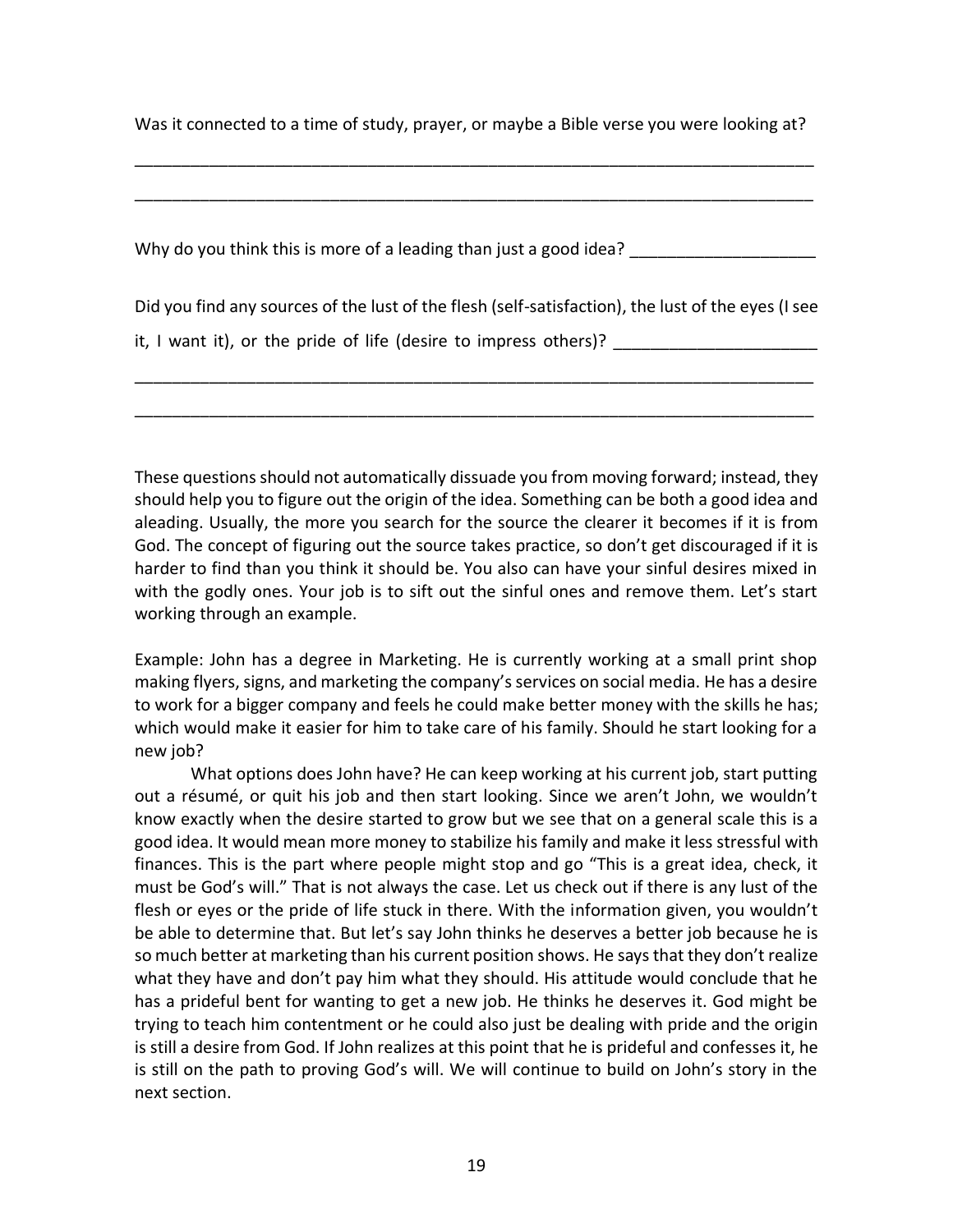### **Does It Fit With Scripture?**

Depending on your level of Biblical understanding, this could be either hard or somewhat easy. Throughout the Scriptures, there are many concepts taught beyond just the basic rules that are given. Although the Bible does not directly talk about changing jobs, like in our example, it does give many concepts for biblical choices. It is important when searching for topics in the Scripture not to ignore the context of the passage, so take time to search and understand. Because of the vast array of topics that we have to determine God's will in, we will give you some guidelines as we walk through the example of John and his choice to change jobs. You will need to try your best to apply this to your situation and find verses for your own decision.

Are there any Scriptures that specifically address this area, for it or against it? In John's case, there are not direct verses about job changing in the Bible but there are about different jobs that might not be appropriate for a Christian. For example, let's say, John, applied at a Strip Club for a marketing position or to work at an abortion clinic. God will never lead you to go against His Word.

- (Kind of Job) Ephesians 4:11-12 "Take no part in the unfruitful works of darkness, but instead expose them. **<sup>12</sup>** For it is shameful even to speak of the things that they do in secret."
- (Heart Attitude) 1 Timothy 6:6-10 "But godliness with contentment is great gain, **<sup>7</sup>** for we brought nothing into the world, and we cannot take anything out of the world. **<sup>8</sup>** But if we have food and clothing, with these we will be content. **<sup>9</sup>** But those who desire to be rich fall into temptation, into a snare, into many senseless and harmful desires that plunge people into ruin and destruction. **<sup>10</sup>** For the love of money is a root of all kinds of evils. It is through this craving that some have wandered away from the faith and pierced themselves with many pangs."
- (God's Blessing) Proverbs 10:4 "A slack hand causes poverty, but the hand of the diligent makes rich."

You will need to find verses for your own decision; this might take a few days of study. If you are married, discuss it with your wife or husband. After you have found some verses, it wouldn't hurt to discuss it with your Pastor or a spiritually mature friend. Others can often see a different side of things, and also make sure you aren't taking Scripture out of context to fit your wants. Make sure to bathe this in much prayer. God leads often with a mixture of prayer, study, and other people helping to confirm what He desires.

To help you, here are a few topics and verses to go with them to get you started. What is God saying about His stated will in these verses?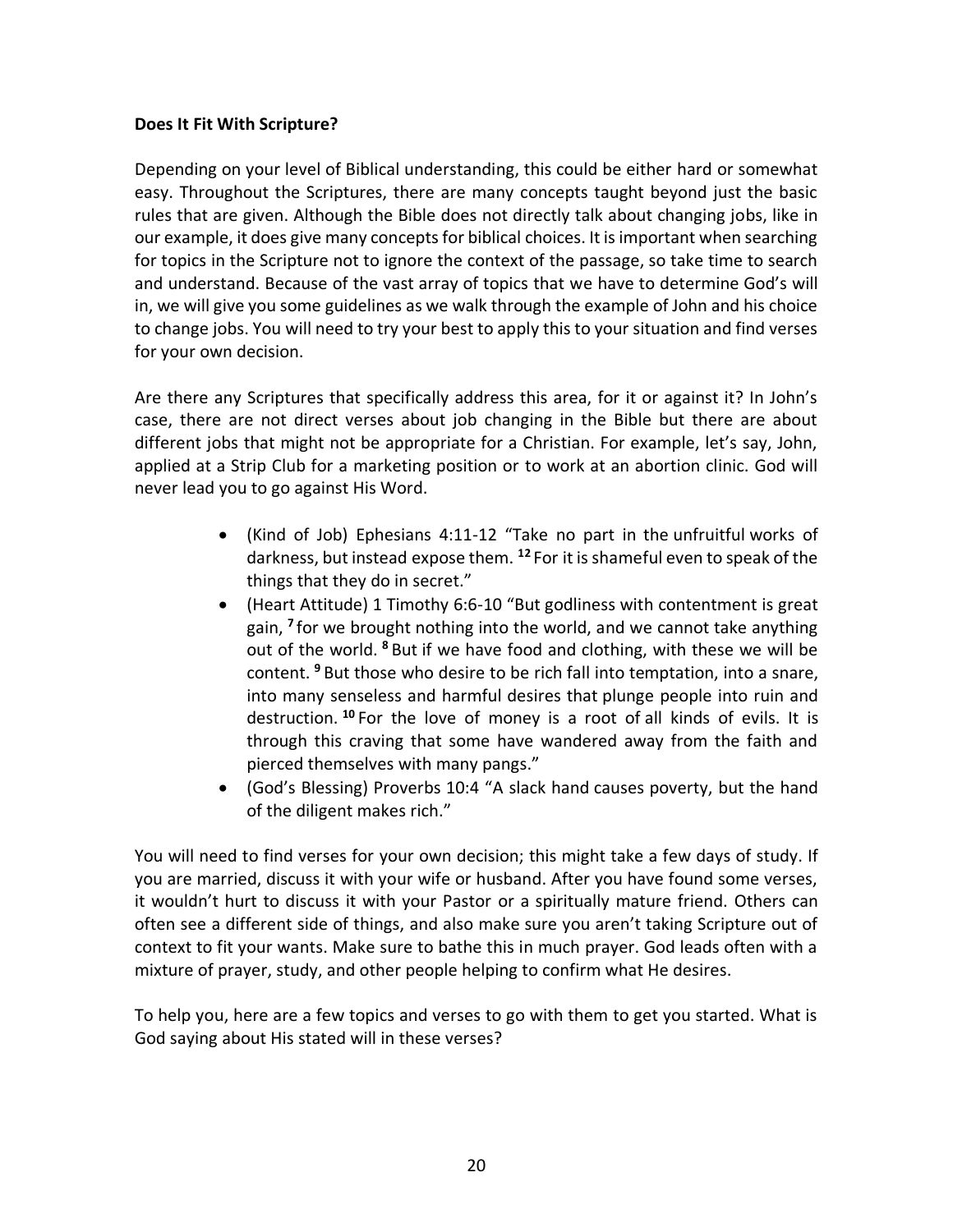#### **Jobs**

|                   | <b>Relationships</b> |
|-------------------|----------------------|
|                   |                      |
|                   |                      |
|                   |                      |
| <b>Money</b>      |                      |
|                   |                      |
|                   |                      |
|                   |                      |
| <b>Priorities</b> |                      |
|                   |                      |
|                   |                      |
|                   |                      |
| <b>Habits</b>     |                      |
|                   | 1 Thess 5:16-18      |
|                   |                      |

These are only a start. It is still important for you to study on your own and find the verses God will lead you to. Personally, with most major decisions, God seems to impress a certain theme verse in my life that pops up all over the place. For example, before we were told my daughter was going to need heart surgery, she memorized John 16:33 at camp. "I have said these things to you, that in me you may have peace. In the world, you will have tribulation. But take heart; I have overcome the world." This popped up in messages at church, in my study, and on Facebook posts. Another instance was when I was struggling with intense anxiety. God brought up Isaiah 41:10 "Fear not, for I am with you; be not dismayed, for I am your God; I will strengthen you, I will help you, I will uphold you with My righteous right hand." What I guess I am trying to tell you is that God desires you to know His will and will lead you through His written word, so be watching because He may already be communicating with you. Look for themes or verses that keep coming up in your study or at church.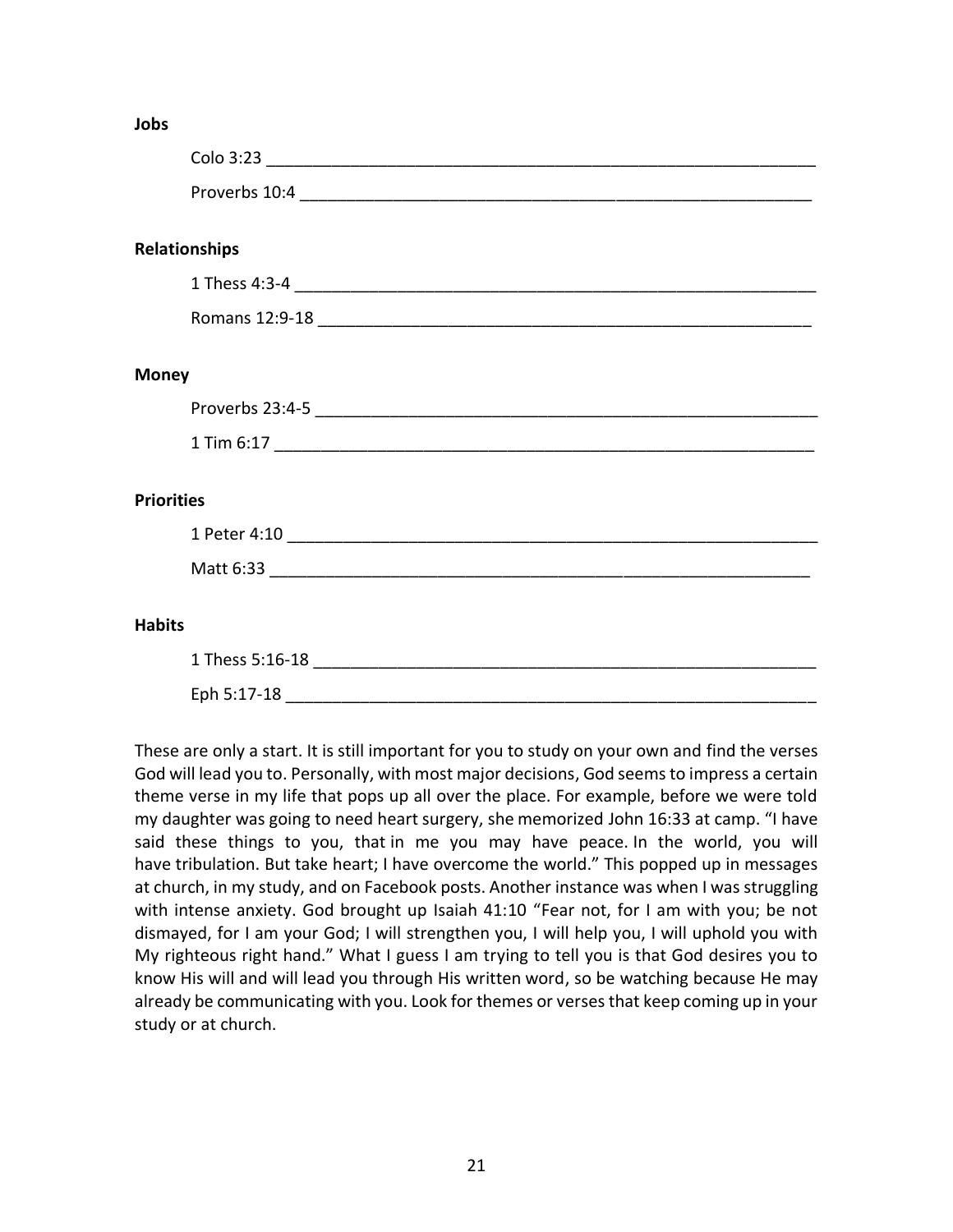Now it is your turn.

| • What Scriptures did you find for either John's marketing question or your own |
|---------------------------------------------------------------------------------|
| choice?                                                                         |
|                                                                                 |
|                                                                                 |
|                                                                                 |
|                                                                                 |
|                                                                                 |

- Does it go against Scripture? YES or NO or MAYBE
- Does Scripture directly confirm it? YES or NO
- Is it only covered in concepts? YES or NO

### **Motives**

Now that you have cleared the idea with Scripture, it is time to delve into your motives a little more. It is easy to have hidden motives that we don't even realize are there. Learning to self-examine will greatly enhance your ability to weed out wrong motives. Start by asking yourself a few questions.

\_\_\_\_\_\_\_\_\_\_\_\_\_\_\_\_\_\_\_\_\_\_\_\_\_\_\_\_\_\_\_\_\_\_\_\_\_\_\_\_\_\_\_\_\_\_\_\_\_\_\_\_\_\_\_\_\_\_\_\_\_\_\_\_\_\_\_

\_\_\_\_\_\_\_\_\_\_\_\_\_\_\_\_\_\_\_\_\_\_\_\_\_\_\_\_\_\_\_\_\_\_\_\_\_\_\_\_\_\_\_\_\_\_\_\_\_\_\_\_\_\_\_\_\_\_\_\_\_\_\_\_\_\_\_

- Do you have any fears regarding your choice? List them.
- \_\_\_\_\_\_\_\_\_\_\_\_\_\_\_\_\_\_\_\_\_\_\_\_\_\_\_\_\_\_\_\_\_\_\_\_\_\_\_\_\_\_\_\_\_\_\_\_\_\_\_\_\_\_\_\_\_\_\_\_\_\_\_\_\_\_\_ • Do you feel trapped where you currently are? Explain. \_\_\_\_\_\_\_\_\_\_\_\_\_\_\_\_\_\_\_\_\_\_\_\_\_\_\_\_\_\_\_\_\_\_\_\_\_\_\_\_\_\_\_\_\_\_\_\_\_\_\_\_\_\_\_\_\_\_\_\_\_\_\_\_\_\_\_ \_\_\_\_\_\_\_\_\_\_\_\_\_\_\_\_\_\_\_\_\_\_\_\_\_\_\_\_\_\_\_\_\_\_\_\_\_\_\_\_\_\_\_\_\_\_\_\_\_\_\_\_\_\_\_\_\_\_\_\_\_\_\_\_\_\_\_ • Are there any selfish motives you feel are hiding under the surface? \_\_\_\_\_\_\_\_\_\_\_\_\_\_\_\_\_\_\_\_\_\_\_\_\_\_\_\_\_\_\_\_\_\_\_\_\_\_\_\_\_\_\_\_\_\_\_\_\_\_\_\_\_\_\_\_\_\_\_\_\_\_\_\_\_\_\_ \_\_\_\_\_\_\_\_\_\_\_\_\_\_\_\_\_\_\_\_\_\_\_\_\_\_\_\_\_\_\_\_\_\_\_\_\_\_\_\_\_\_\_\_\_\_\_\_\_\_\_\_\_\_\_\_\_\_\_\_\_\_\_\_\_\_\_
	- Is there something you want to accomplish or any agendas that are rolling around in the back of your head? Be honest with yourself about this, it sometimes is difficult to voice these if you have any. \_\_\_\_\_\_\_\_\_\_\_\_\_\_\_\_\_\_\_\_\_\_\_\_\_\_\_\_\_\_\_\_\_\_\_

\_\_\_\_\_\_\_\_\_\_\_\_\_\_\_\_\_\_\_\_\_\_\_\_\_\_\_\_\_\_\_\_\_\_\_\_\_\_\_\_\_\_\_\_\_\_\_\_\_\_\_\_\_\_\_\_\_\_\_\_\_\_\_\_\_\_\_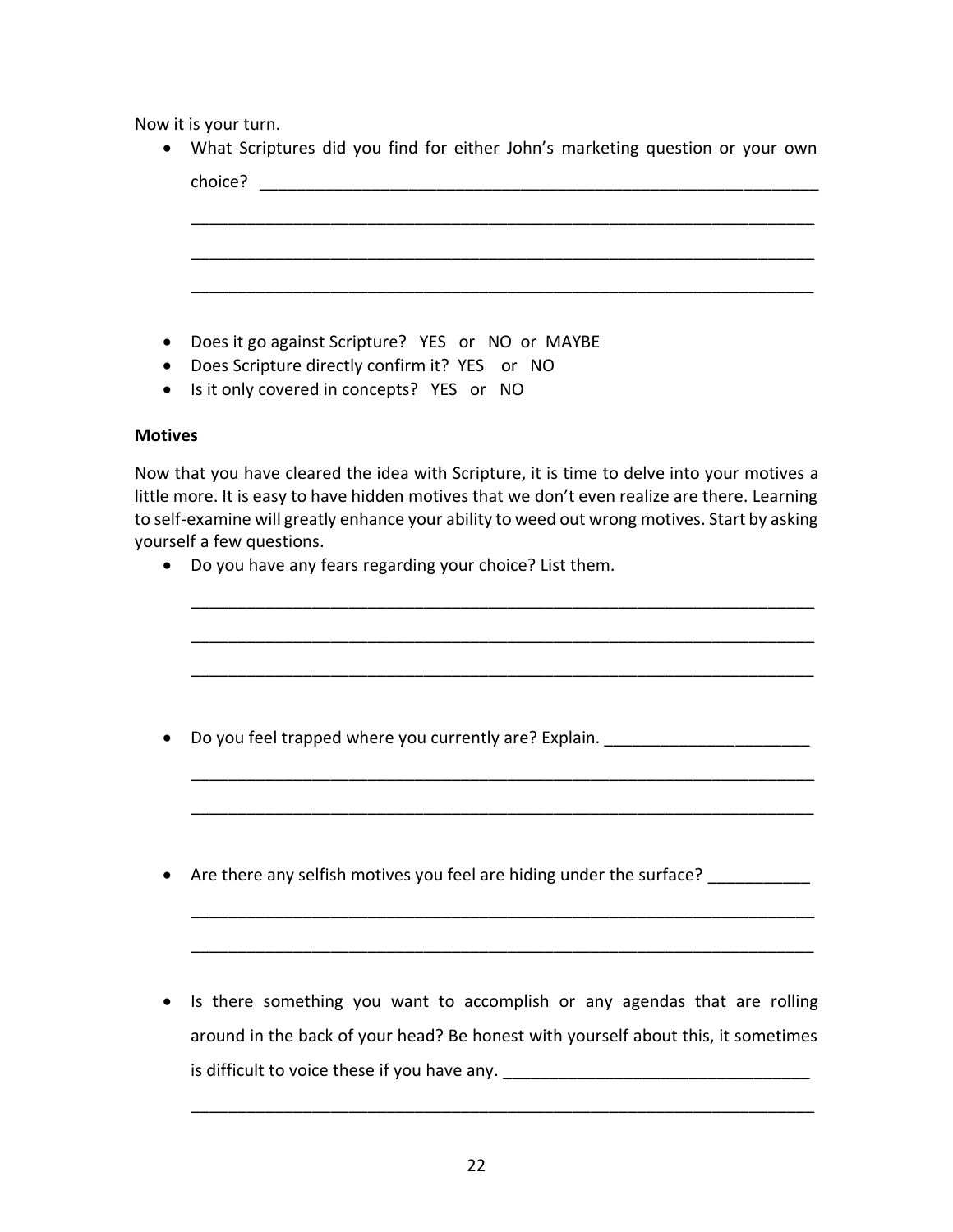Fear can be a big motivator and can easily cause you to make bad or rash choices. When we feel trapped in a spot and see no way out, we sometimes will do anything to relieve the pressure. We are warned against this in Proverbs 21:5, "The plans of the diligent lead surely to abundance, but everyone who is **hasty** comes only to poverty." We want to think through our choices even if we feel pressure to make a choice right away. Proverbs 14:15b says, "the prudent gives thought to his steps." The feeling of pressure can be a powerful motivator. If you have ever had someone quote you to do some work on your house, they often tell you if you make the choice in the next 24-48 hours, you will get a deal but after that, it is done. They are playing on your fear and mixing it with pressure because they know that if they can get someone to make a choice quickly, they more likely to buy things they don't need. I almost bought a very expensive basement waterproofing system because of the pressure. After thinking about it, we went with a plumber who found mud in our drains, and it cost us \$450 instead of \$10,000. When you feel that kind of pressure, you must work at removing the pressure or fear from your decision-making process. Take a step back or give yourself a week to think it over. As the pressure and fear decrease, your mind will start to clear and you will be able to focus on God's answer to your problem or choice.

What did you find about your motives? Are they right, wrong or a mix? Explain.

Congratulations! You should now have a good idea where the source of your desires comes from. Is it from God, man or Satan? If not, keep studying and praying. This is only meant to be a guide and there are so many different choices that we must make. At this point, if you feel you have a clear answer, don't stop here. If the source is from God, it is a leading not just a feeling, it fits with Scripture, and your motives are right, then it is time to move onto the next step. Who are you doing it for, or as Romans 11:33 puts it, is it "for Him"?

\_\_\_\_\_\_\_\_\_\_\_\_\_\_\_\_\_\_\_\_\_\_\_\_\_\_\_\_\_\_\_\_\_\_\_\_\_\_\_\_\_\_\_\_\_\_\_\_\_\_\_\_\_\_\_\_\_\_\_\_\_\_\_\_\_\_\_\_\_\_\_\_\_

\_\_\_\_\_\_\_\_\_\_\_\_\_\_\_\_\_\_\_\_\_\_\_\_\_\_\_\_\_\_\_\_\_\_\_\_\_\_\_\_\_\_\_\_\_\_\_\_\_\_\_\_\_\_\_\_\_\_\_\_\_\_\_\_\_\_\_\_\_\_\_\_\_

\_\_\_\_\_\_\_\_\_\_\_\_\_\_\_\_\_\_\_\_\_\_\_\_\_\_\_\_\_\_\_\_\_\_\_\_\_\_\_\_\_\_\_\_\_\_\_\_\_\_\_\_\_\_\_\_\_\_\_\_\_\_\_\_\_\_\_\_\_\_\_\_\_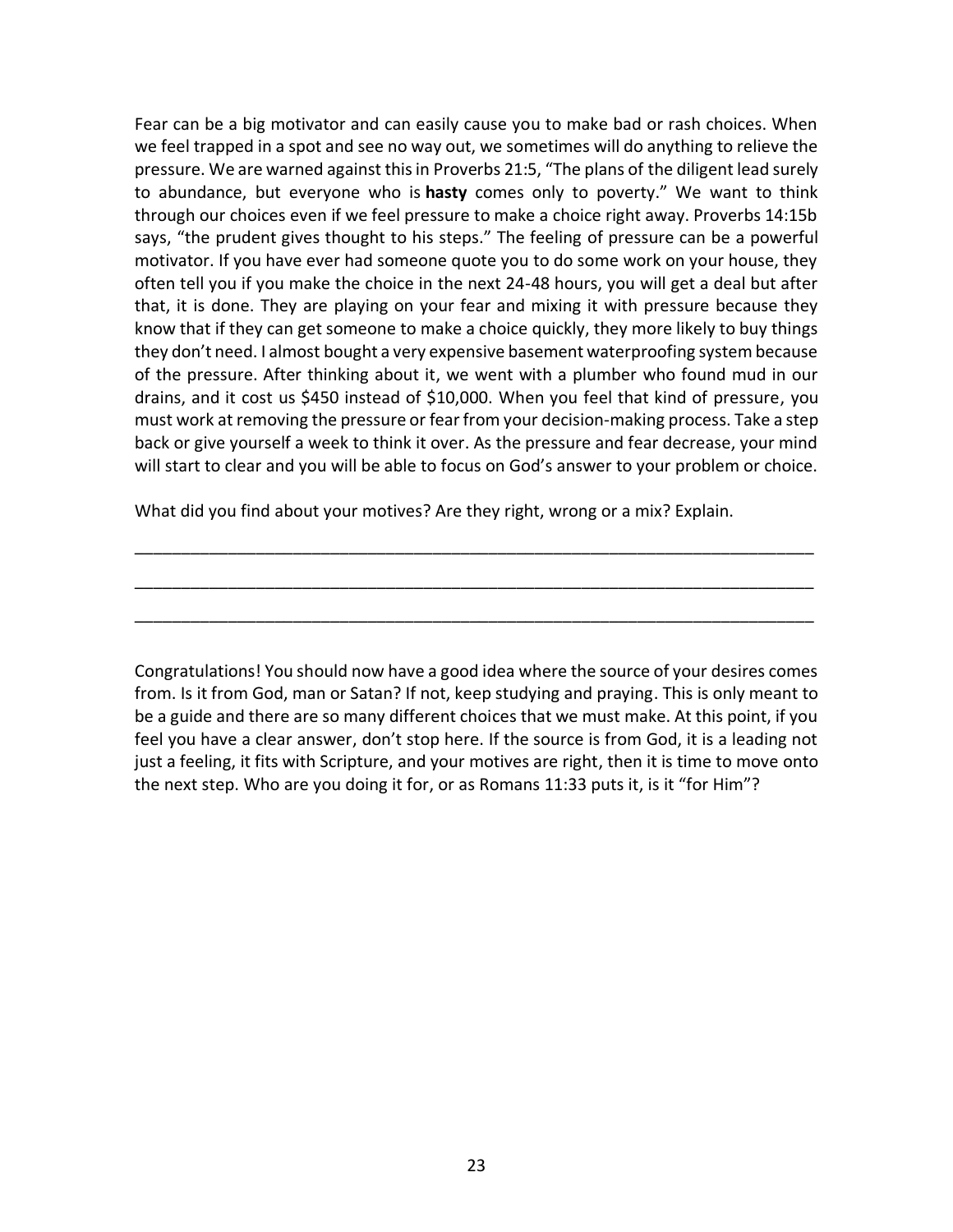# **Section 3**

### **Determining the End Goal (For Him)**

Romans 11:36 for the next step: "For from Him and through Him and to Him are all things. To Him be the glory forever. Amen."

In the last section, we determined if something is "from Him." You might be wondering why we are skipping straight to "for Him" instead of going on to "through Him." Well, think of the "from Him and through Him and to Him" as a sandwich. If we don't make sure we have both pieces of bread, our sandwich is going to fall apart. If it is "from Him" but not "to Him," you won't be able to get the "through Him" right. We will be using 1 Corinthians 10 to guide us as we explore what our end goal is and if that end goal is for the glory of God.

Since the ultimate goal of determining His will must focus on God and His glory, we will need to dig deeper into your motives for accomplishing His will. You might be wondering if this is that important since we already determined that your choice is "from Him." This is when the flesh wants us to accomplish God's will in our own way instead of following God's leading. The way we do it (through Him) and why we do it (to Him) is as important as it being "from Him." If you fail to determine why you are doing it and who your focus is on, you might come to the end of your goal and find out you did it for your own glory. It could turn out to be "wood, hay [and] straw" and be burned up as stated in 1 Corinthians 3:12-15.

"Now if anyone builds on the foundation with gold, silver, precious stones, wood, hay, straw— **<sup>13</sup>** each one's work will become manifest, for the Day will disclose it, because it will be revealed by fire, and the fire will test what sort of work each one has done. **<sup>14</sup>** If the work that anyone has built on the foundation survives, he will receive a reward. **<sup>15</sup>** If anyone's work is burned up, he will suffer loss, though he himself will be saved, but only as through fire."

Don't worry, the purpose here is to help you make sure you are building with "gold, silver, [and] precious stones."

Let's revisit 1 Corinthians 10:23 which we covered in chapter 1. We looked at something being lawful versus unlawful, but the verse unpacks the next level which is how profitable is our choice. We can ask ourselves, how our choice measures up in God's scale of profitability? Our default measurement is the world's measurement which calculates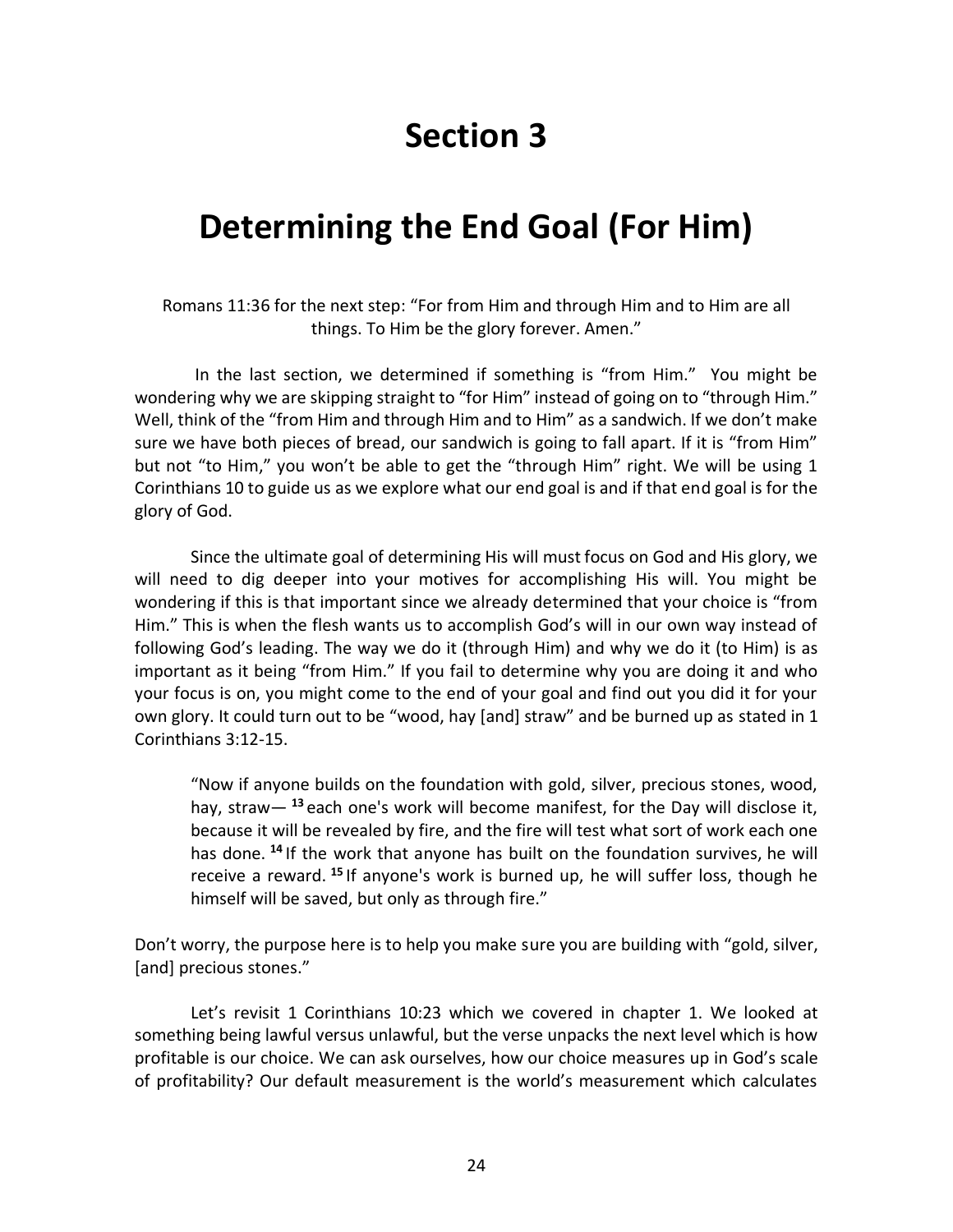profit in terms of money, things, respect or fame, and I could go on. God's measurements are not the same. Read the Beatitudes in Matthew 5, they are contrary to the world's way.

- Blessed are the poor in spirit.
- Blessed are those who mourn.
- Blessed are the meek.
- Blessed are those who hunger and thirst for righteousness.
- Blessed are the merciful.
- Blessed are the pure in heart.
- Blessed are those who are persecuted for righteousness sake.

When it comes to spiritual choices, we will have to make choices sometimes that go against our own gratification, our own profit. Serving, meekness, Christlikeness are some of our main concerns, especially with church related questions. This does not mean we must sacrifice all of ourselves and our family to fulfill our spiritual service to the body. There will be times though that we must lay aside what is easy, or what we want to do, to serve the body of Christ. However, it is always balanced with the understanding that we cannot earn our love from God. He loves us. No sacrifice or serving is going to change that. It is about our hearts towards Him, and not doing something for Him. Serving in and of itself to punish yourself for God is not what He desires. King David reflects that what God truly desires is a broken spirit and a contrite heart, not sacrifice. In David's case it was a burnt offering, but our service is similar to a burnt offering to Him.

"For You do not delight in sacrifice, otherwise I would give it; You are not pleased with burnt offering.**<sup>17</sup>** The sacrifices of God are a broken spirit; A broken and a contrite heart, O God, You will not despise."Psalm 51:16-17

Here are a few questions to guide you along. Keep in mind your situation. You may need to pray about your answers or give yourself time to think about them. Not everything is automatically clear. Ask God to search you and show you the truth. Since we determined it was from Him already, we will not focus on if it is lawful because you should have already decided that in Section 2. This should help you keep your focus rightly on Him as it is so easy to veer off into doing something for our own glory.

### **Evaluation**

1. Is this choice more than lawful, is it profitable, and how is it profitable (1 Cor 10:23)? Definition of Profitable – helpful or something that brings benefit to your life or others.  $(Acts 20:20)$ 

\_\_\_\_\_\_\_\_\_\_\_\_\_\_\_\_\_\_\_\_\_\_\_\_\_\_\_\_\_\_\_\_\_\_\_\_\_\_\_\_\_\_\_\_\_\_\_\_\_\_\_\_\_\_\_\_\_\_\_\_\_\_\_\_\_\_\_

\_\_\_\_\_\_\_\_\_\_\_\_\_\_\_\_\_\_\_\_\_\_\_\_\_\_\_\_\_\_\_\_\_\_\_\_\_\_\_\_\_\_\_\_\_\_\_\_\_\_\_\_\_\_\_\_\_\_\_\_\_\_\_\_\_\_\_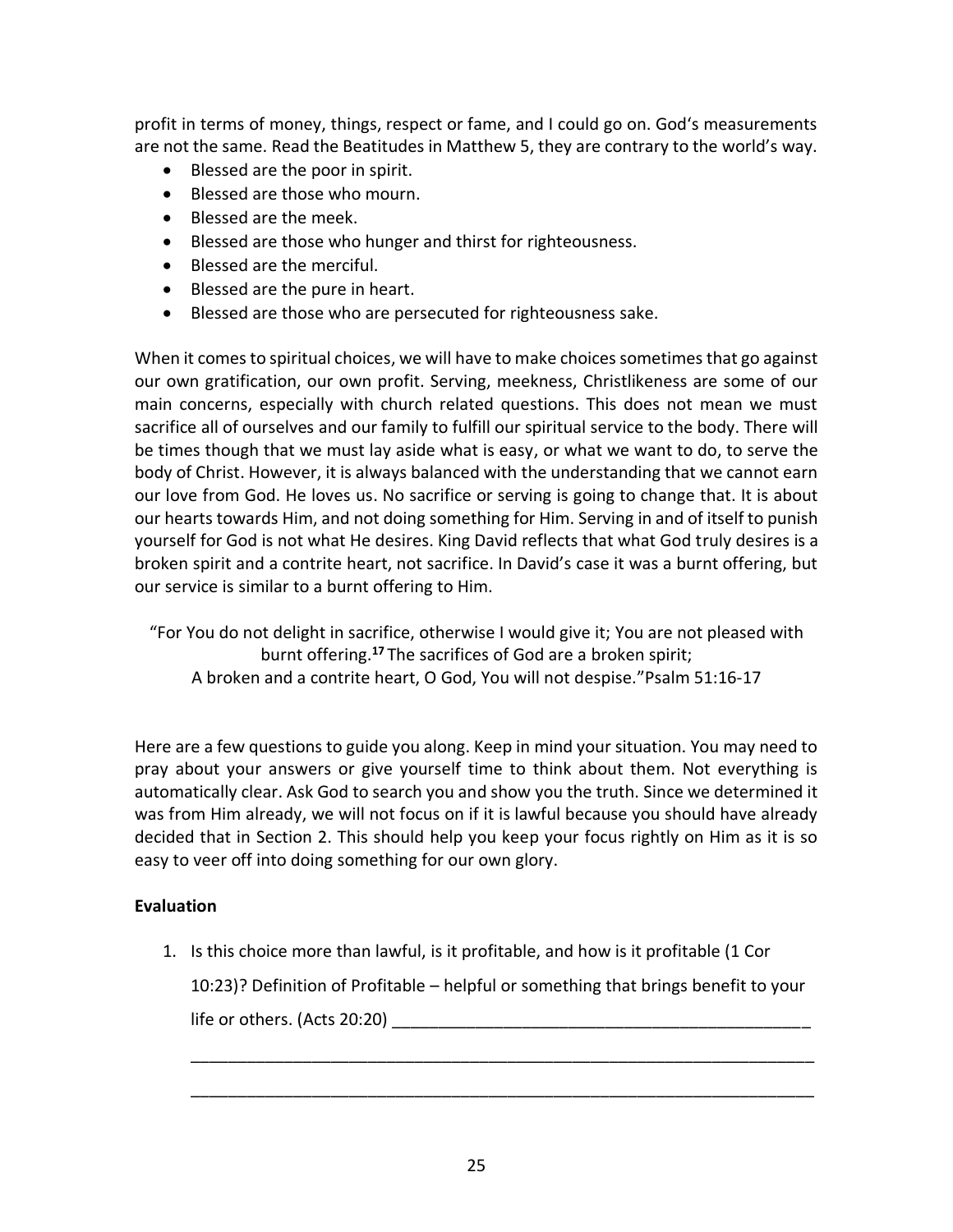2. Does my choice edify or build me up, or others, or both (1 Cor 10:23)? Definition of Edify - building up like a construction project, making something better (Eph 

3. Does my choice focus on my gratification only (1 Cor 10:23)? Definition of Gratify - "to be a source of or give pleasure or satisfaction, to give in to, indulge, satisfy" (MERRIAM WEBSTER)

4. If you look to the end of your plan or idea, where does it lead you? To God getting glory or people seeing how great you are (1 Cor 10:31)? \_\_\_\_\_\_\_\_\_\_\_\_\_\_\_\_\_\_\_\_\_\_\_\_

5. How will God be glorified (1 Cor 10:31)?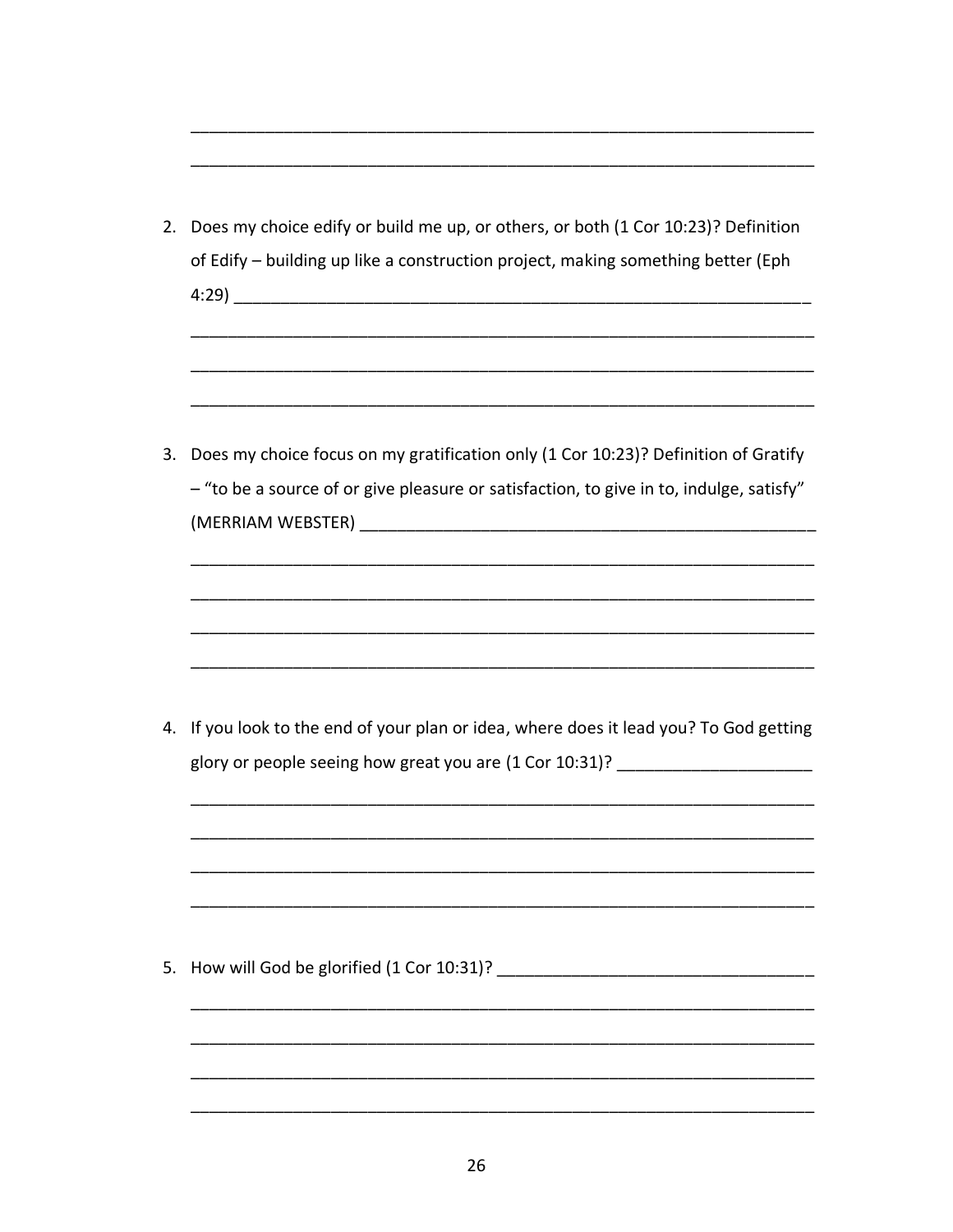|         | 6. How will this choice produce fruitful labor and honor God (Phil 1:21-22)?           |
|---------|----------------------------------------------------------------------------------------|
|         |                                                                                        |
|         |                                                                                        |
|         |                                                                                        |
| 7.      | How will this better conform you to the image of His Son (Rom 8:28-29)? _______        |
|         |                                                                                        |
|         |                                                                                        |
| 8.      | Is the purpose of your whole life to live for God in these areas (Matt 5:16; 1 Peter   |
| $4:2$ ? |                                                                                        |
|         | a. Job/Work ________________________                                                   |
|         | b. Relationships ____________________                                                  |
|         | c. Money Management ___________                                                        |
|         |                                                                                        |
|         |                                                                                        |
|         | 9. Are you afraid of what people will think if you do what God has called you to do (2 |
|         |                                                                                        |
|         | 10. What are some verses that God has shown you in your leading? ______________        |
|         |                                                                                        |
|         |                                                                                        |
|         |                                                                                        |

Sometimes it is helpful to write a purpose statement so you can keep yourself focused on the goal of glorifying God. Here are some examples, then write your own.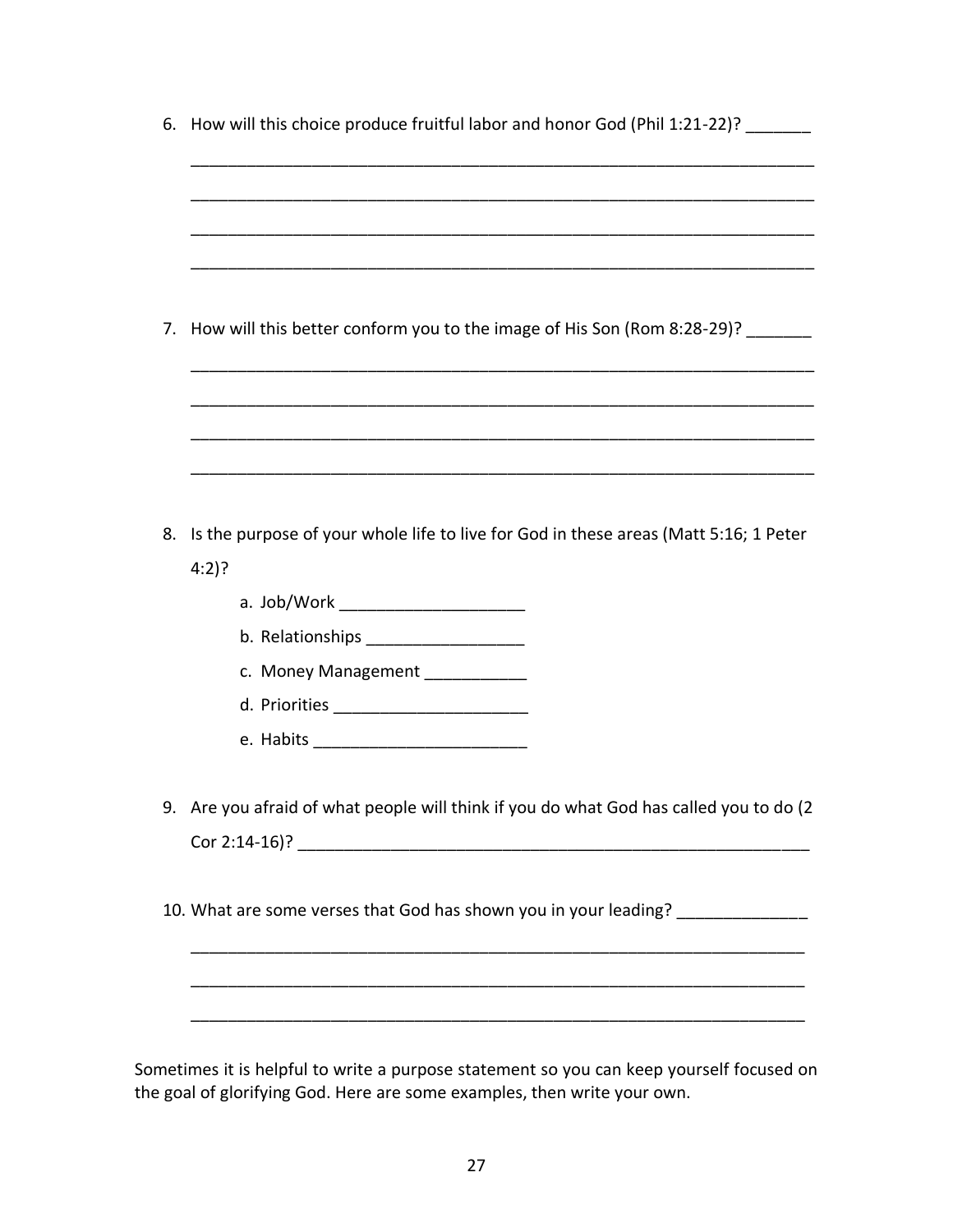**Example:** I am looking for a new job so that I can better provide for my family and be able to give more when needs arise because God says, "It is more blessed to give than to receive."

**Example:** I am deciding to stay at home with the kids because God has led us to this, and I will obey even if money gets tight and I am afraid. I will trust in God's promises that He "will provide all our needs according to His riches in glory in Christ Jesus."

**Example:** I am going to pass on this ministry opportunity because though it would be a step up from where I am at and is a more prestigious position, I feel God leading me to stay where I am at and serve Him faithfully. I would rather be in God's will where He wants me than follow my own dreams aside from the timing God has.

Write your own purpose statement. It is best to include the verses you used in question 10 so that you have a clear Biblical direction. That way, if you forget why you made this choice, you can be reminded where God has led you and whose glory you are making your choice for.

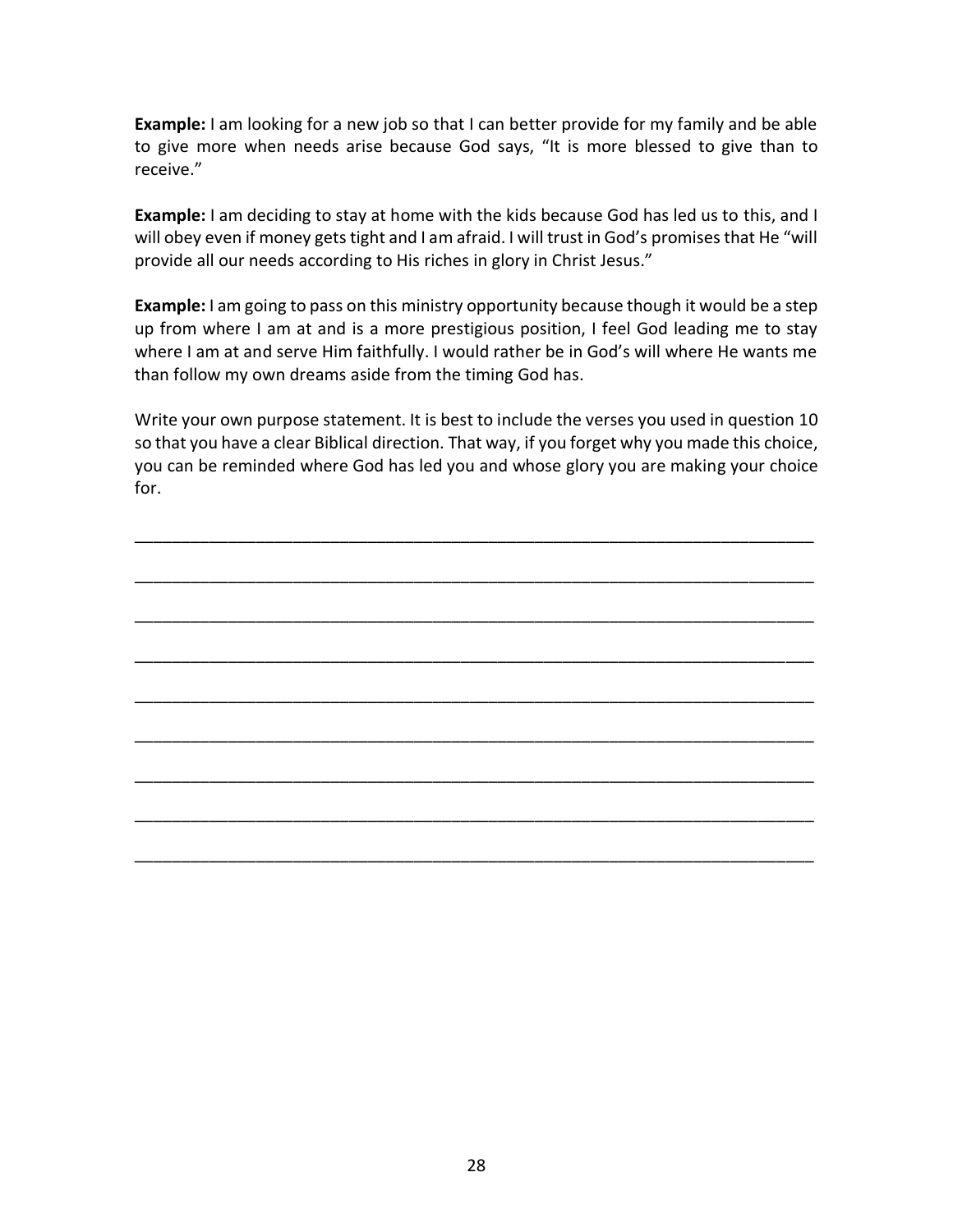### **Section 4**

### **Determining the Means (Through Him)**

"For from Him and through Him and to Him are all things. To Him be the glory forever. Amen." Romans 11:36

You have now reached the third and final stage of Romans 11:36's three-stage process to knowing and doing the will of God. I realized that learning to follow through on doing God's will, His way, is like bowling with the bumpers up. Learning to stay in God's lane on your path to doing His will is key to a life that honors God in all things. It is now time to create your own personal bowling bumpers for navigating life. Since there are so many possible choices you may be facing, we will use three main categories: His strength, His timing and His ways and help you to create Biblical bumpers for each.

As Christians, our lack of consistency, our circumstances, and our weaknesses (the flesh) get in the way of us following God perfectly. Peter is a prime example in Matthew 14 on how easy it is for us to lose focus on Christ. Matthew 14 details Peter's experience of walking on water. Christ is right in front of Him and he even jumps out of the boat and is doing good until he notices the water and waves around him (the circumstances). By taking his eyes off Christ, he starts sinking. If you have ever watched a kid bowl, you probably can picture the ball rolling from side to side; hitting the bumpers until it finally reaches its destination. If you are at the beginning of your journey to proving God's will, you will probably feel this way. After practice, you will get better at staying in God's lane without always bumping on the sides. But establishing your bumpers will protect you for the times you wander, and they will catch you before you get too far off track.

A few things to remember about doing His will "through Him" is that you want to do His will in His strength, His timing, and His way. Do not focus on your purpose and run off by yourself. God might reveal something to you but waiting for His timing is crucial, just as David had to wait to become King. There was almost a 15-year gap between the time God told David he would be King and David became King. There was even an opportunity to take that kingship early and yet David waited for God's timing. (1 Sam 24:3-6). God wants you to know His will and if you wait on Him, He will guide you each step of the way.

Living in His strength, His timing, and His ways are interconnected and yet still distinct. A helpful guiding verse is Proverbs 3:5-6.

"Trust in the LORD with all your heart,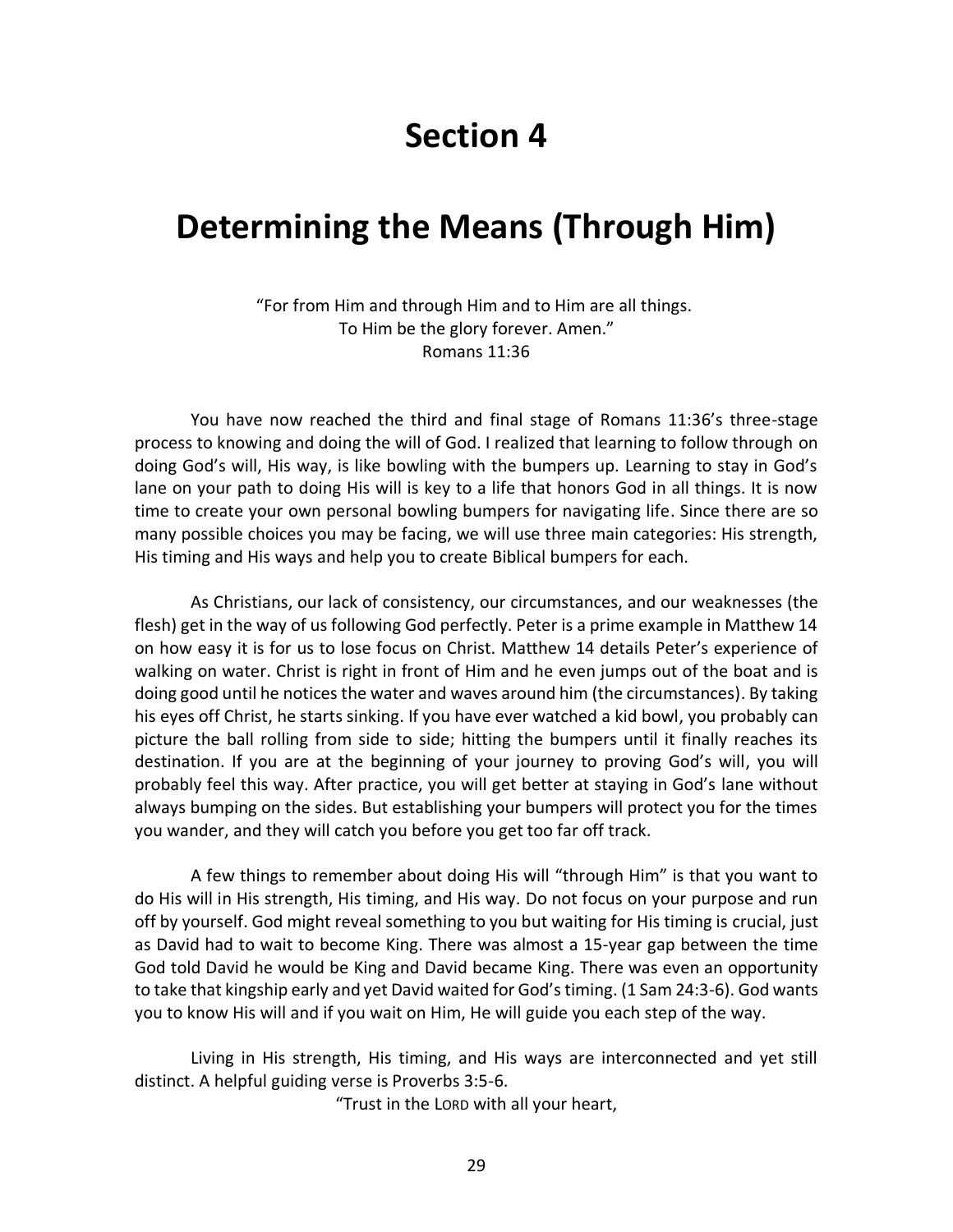and do not lean on your own understanding. In all your ways acknowledge Him, and He will make your paths straight." Proverbs 3:5-6

Proverbs 3:5-6 tellsus of a three-process step to keeping ourselves on the right path.

- 1. Trusting in God fully.
- 2. Not trusting our own choices but going to God (through prayer) and asking for His understanding.
- 3. Acknowledging God, asking yourself "what does God want?"

This needs to become a pattern in your life. Going to God (His strength), focusing on Him, and not expecting yourself to know the answer (His ways). This usually takes the form of studying the Bible to see what it has to say, praying for God to help you see what He wants you to do, and waiting (His timing).

### **His Strength**

Christians often throw around Biblical phrases, for instance, "just trust God," or "God will lead you," or "you just need to give it to God." Often, we don't fully understand what that looks like in our day-to-day activities. The concept of "living in His strength" can be a little vague. It can be hard to articulate but with study we can acquire a greater understanding of it. We will start with looking at some verses.

> "Abide in Me, and I in you. As the branch cannot bear fruit of itself unless it abides in the vine, so neither *can* you unless you abide in Me." John 15:4

According to John 15:4, we need to abide in Him. How do we do that? Prayer, study, and often a whole lot of patience. Abiding is the way we will gain His strength. What kind of strength does He provide? Here are a few avenues of strength He gives. Howdo these verses help strengthen you?

• Grace: 2 Corinthians 12:9

\_\_\_\_\_\_\_\_\_\_\_\_\_\_\_\_\_\_\_\_\_\_\_\_\_\_\_\_\_\_\_\_\_\_\_\_\_\_\_\_\_\_\_\_\_\_\_\_\_\_\_\_\_\_\_\_\_\_\_\_\_\_\_\_\_\_\_

\_\_\_\_\_\_\_\_\_\_\_\_\_\_\_\_\_\_\_\_\_\_\_\_\_\_\_\_\_\_\_\_\_\_\_\_\_\_\_\_\_\_\_\_\_\_\_\_\_\_\_\_\_\_\_\_\_\_\_\_\_\_\_\_\_\_\_

\_\_\_\_\_\_\_\_\_\_\_\_\_\_\_\_\_\_\_\_\_\_\_\_\_\_\_\_\_\_\_\_\_\_\_\_\_\_\_\_\_\_\_\_\_\_\_\_\_\_\_\_\_\_\_\_\_\_\_\_\_\_\_\_\_\_\_

\_\_\_\_\_\_\_\_\_\_\_\_\_\_\_\_\_\_\_\_\_\_\_\_\_\_\_\_\_\_\_\_\_\_\_\_\_\_\_\_\_\_\_\_\_\_\_\_\_\_\_\_\_\_\_\_\_\_\_\_\_\_\_\_\_\_\_

• Perseverance: James 1:2-4 \_\_\_\_\_\_\_\_\_\_\_\_\_\_\_\_\_\_\_\_\_\_\_\_\_\_\_\_\_\_\_\_\_\_\_\_\_\_\_\_\_\_\_\_\_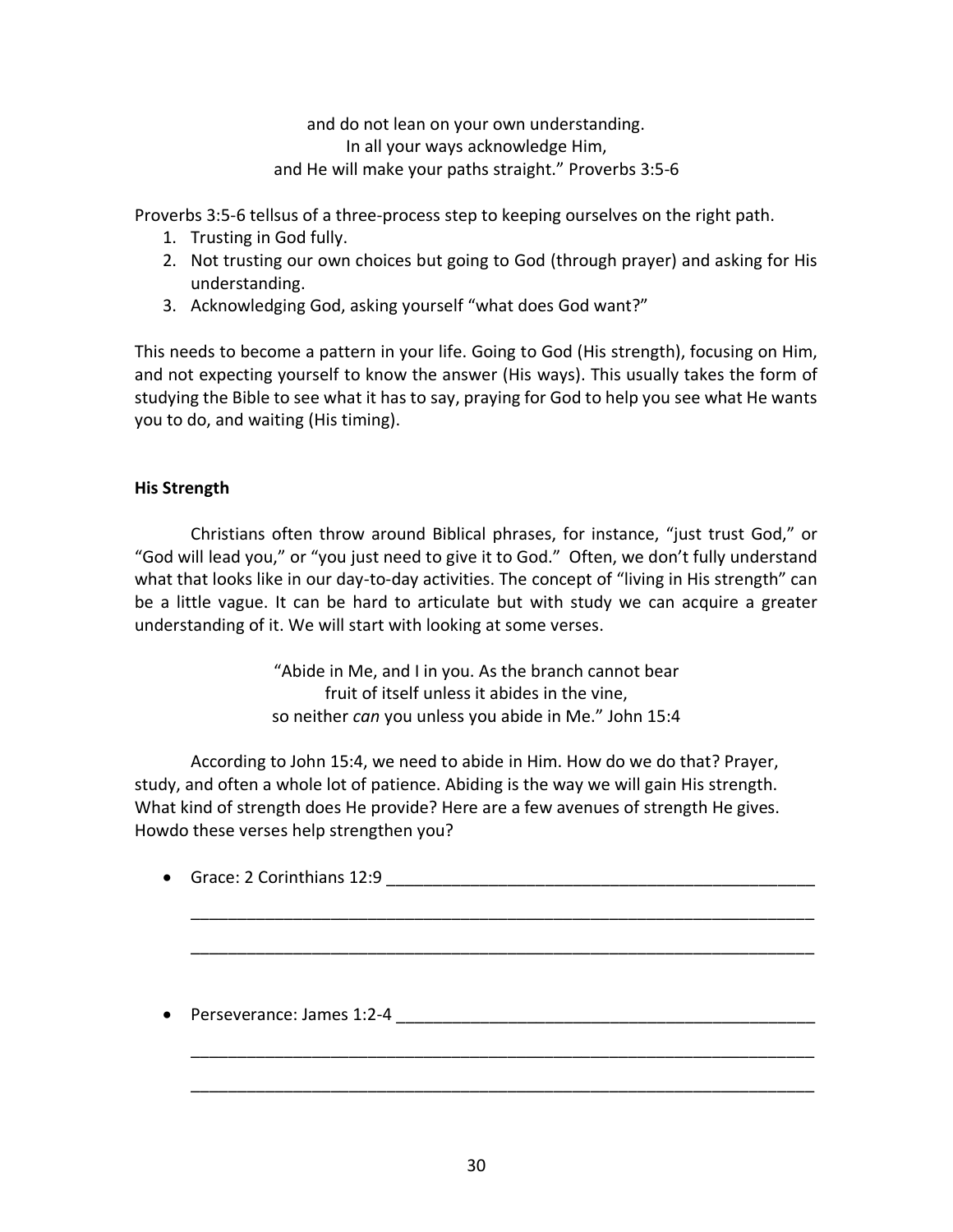| $\bullet$ |  |
|-----------|--|
|           |  |
|           |  |
|           |  |
|           |  |
| ٠         |  |
|           |  |
|           |  |
|           |  |
|           |  |
|           |  |
| $\bullet$ |  |
|           |  |
|           |  |
|           |  |

Doing God's will through His strength is a day-by-day process of depending on Him. God designed the process to help us walk daily depending on His strength. We need Him to work in us and through us to accomplish His purpose and His will, as it says in Philippians 2:12-13.

> "So then, my beloved, just as you have always obeyed, not as in my presence only, but now much more in my absence, work out your own salvation with fear and trembling;  $13$  for it is God who is at work in you, both to desire and to work for *His* good pleasure." Philippians 2:12-13

Here is an example of walking in God's strength versus our own strength. Let's say you work in children's ministries. If you have ever had any interaction with children or teens, you know that their roller coaster of emotions can make them difficult to deal with. After a long day of work, you might feel tired and exhausted and not physically ready to go to church and teach them. Someone who is walking in God's strength would pray and ask God to give them joy in teaching the kids, or an extra dose of strength to wake up and have energy to love the kids that God has given them to minister to. Someone that is walking in their own strength might just stop by a coffee shop and order a double espresso with no thought to ask God for help. If God has given you the task of teaching the kids or working in that ministry, He will also supply the strength to do it; especially when the going gets tough.

Think of a time you did something in your own strength and write about it.

\_\_\_\_\_\_\_\_\_\_\_\_\_\_\_\_\_\_\_\_\_\_\_\_\_\_\_\_\_\_\_\_\_\_\_\_\_\_\_\_\_\_\_\_\_\_\_\_\_\_\_\_\_\_\_\_\_\_\_\_\_\_\_\_\_\_\_\_\_\_\_\_\_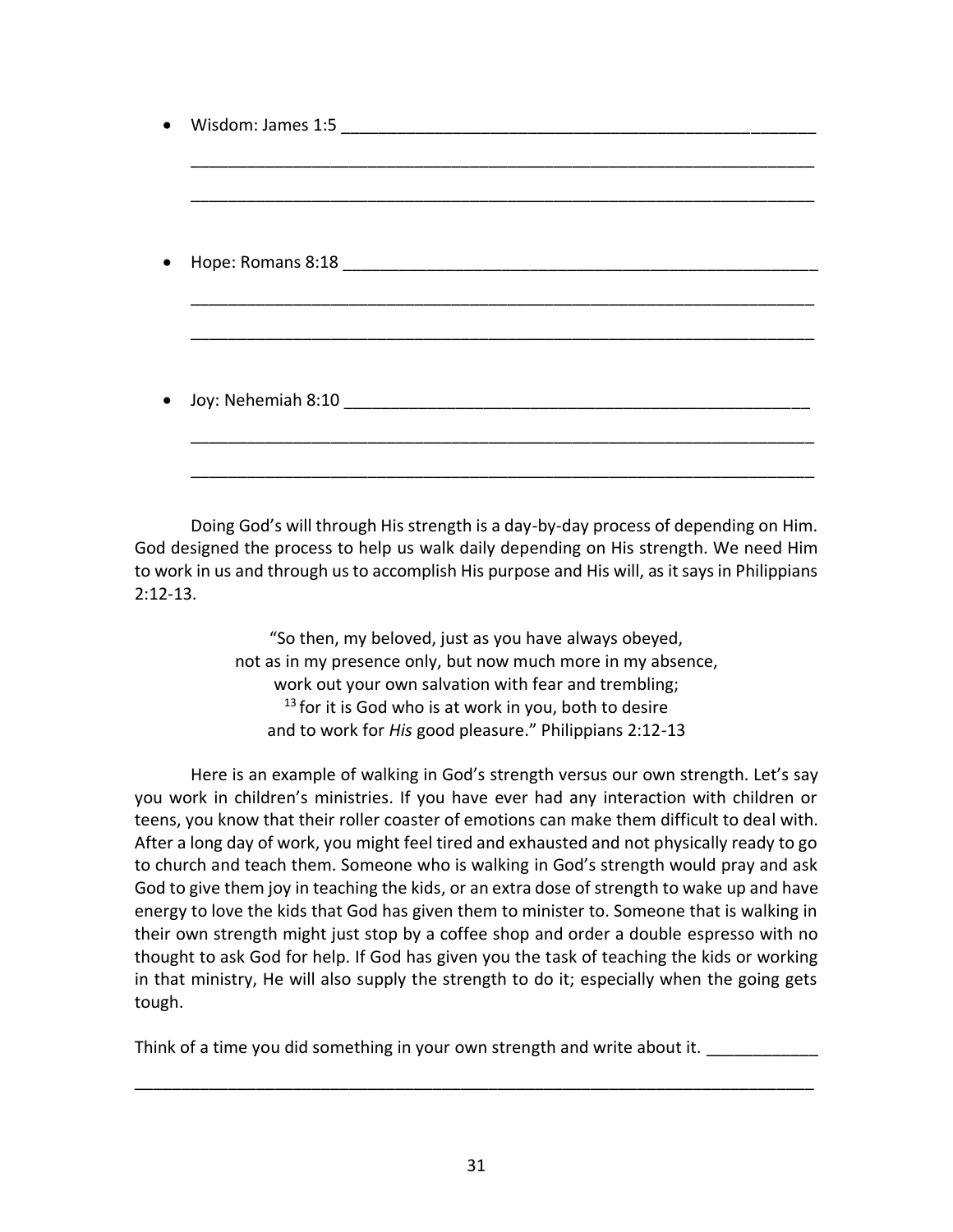Was it a joy to do? Did you accomplish what you were supposed to, or did you quit? Were you mad at God because He seemingly gave you something too hard to do?

\_\_\_\_\_\_\_\_\_\_\_\_\_\_\_\_\_\_\_\_\_\_\_\_\_\_\_\_\_\_\_\_\_\_\_\_\_\_\_\_\_\_\_\_\_\_\_\_\_\_\_\_\_\_\_\_\_\_\_\_\_\_\_\_\_\_\_\_\_\_\_\_\_

\_\_\_\_\_\_\_\_\_\_\_\_\_\_\_\_\_\_\_\_\_\_\_\_\_\_\_\_\_\_\_\_\_\_\_\_\_\_\_\_\_\_\_\_\_\_\_\_\_\_\_\_\_\_\_\_\_\_\_\_\_\_\_\_\_\_\_\_\_\_\_\_\_

\_\_\_\_\_\_\_\_\_\_\_\_\_\_\_\_\_\_\_\_\_\_\_\_\_\_\_\_\_\_\_\_\_\_\_\_\_\_\_\_\_\_\_\_\_\_\_\_\_\_\_\_\_\_\_\_\_\_\_\_\_\_\_\_\_\_\_\_\_\_\_\_\_

\_\_\_\_\_\_\_\_\_\_\_\_\_\_\_\_\_\_\_\_\_\_\_\_\_\_\_\_\_\_\_\_\_\_\_\_\_\_\_\_\_\_\_\_\_\_\_\_\_\_\_\_\_\_\_\_\_\_\_\_\_\_\_\_\_\_\_\_\_\_\_\_\_

\_\_\_\_\_\_\_\_\_\_\_\_\_\_\_\_\_\_\_\_\_\_\_\_\_\_\_\_\_\_\_\_\_\_\_\_\_\_\_\_\_\_\_\_\_\_\_\_\_\_\_\_\_\_\_\_\_\_\_\_\_\_\_\_\_\_\_\_\_\_\_\_\_

Often, doing things that God wants us to do in our own strength creates burn out, feelings of hopelessness and can lead to quitting or anger at God. Have you ever felt that way about your life (marriage, raising kids, your job)? If yes, work through it and see if there are any connections to doing it in your own strength instead of asking God for help.

\_\_\_\_\_\_\_\_\_\_\_\_\_\_\_\_\_\_\_\_\_\_\_\_\_\_\_\_\_\_\_\_\_\_\_\_\_\_\_\_\_\_\_\_\_\_\_\_\_\_\_\_\_\_\_\_\_\_\_\_\_\_\_\_\_\_\_\_\_\_\_\_\_

\_\_\_\_\_\_\_\_\_\_\_\_\_\_\_\_\_\_\_\_\_\_\_\_\_\_\_\_\_\_\_\_\_\_\_\_\_\_\_\_\_\_\_\_\_\_\_\_\_\_\_\_\_\_\_\_\_\_\_\_\_\_\_\_\_\_\_\_\_\_\_\_\_

\_\_\_\_\_\_\_\_\_\_\_\_\_\_\_\_\_\_\_\_\_\_\_\_\_\_\_\_\_\_\_\_\_\_\_\_\_\_\_\_\_\_\_\_\_\_\_\_\_\_\_\_\_\_\_\_\_\_\_\_\_\_\_\_\_\_\_\_\_\_\_\_\_

Write out what you found. The same of the same of the same of the same of the same of the same of the same of the same of the same of the same of the same of the same of the same of the same of the same of the same of the

#### **His Timing**

We already looked at an example of God's timing with David becoming King in 1 Samuel 24. Another example is Abraham. Unfortunately, He and Sarah didn't wait for God's timing, and it produced some lasting consequences. Abraham received a promise that He (God) would make him a great nation in Genesis 12:1-4. In verse 4, it says Abram (Abraham) was 75 years old when that promise was made. In Genesis 21:5, it says Abraham was 100 years old when Isaac was born. It's hard to imagine waiting 25 years. Unfortunately, Abraham felt the same way and decided to help God's plan along by listening to his wife's advice and sleeping with her servant Hagar. Hagar's son birthed a nation that was characterized by war and fighting. In Genesis 16:12, it says, "He shall be a wild donkey of a man, and his hand against everyone and everyone's hand against him, and he shall dwell over against all his kinsmen." The Hagar incident was 11 years into the 25 years between the promise and its fulfillment (Genesis 16:16). It is important to wait for God's timing instead of taking matters into our own hands.

On the flip side, Jesus was a positive example of God's timing. In John 11:1-44, which details the account of Lazarus being raised, Jesus receives a message from Mary and Martha that their brother Lazarus was ill. Now most of us would pack our bags and be gone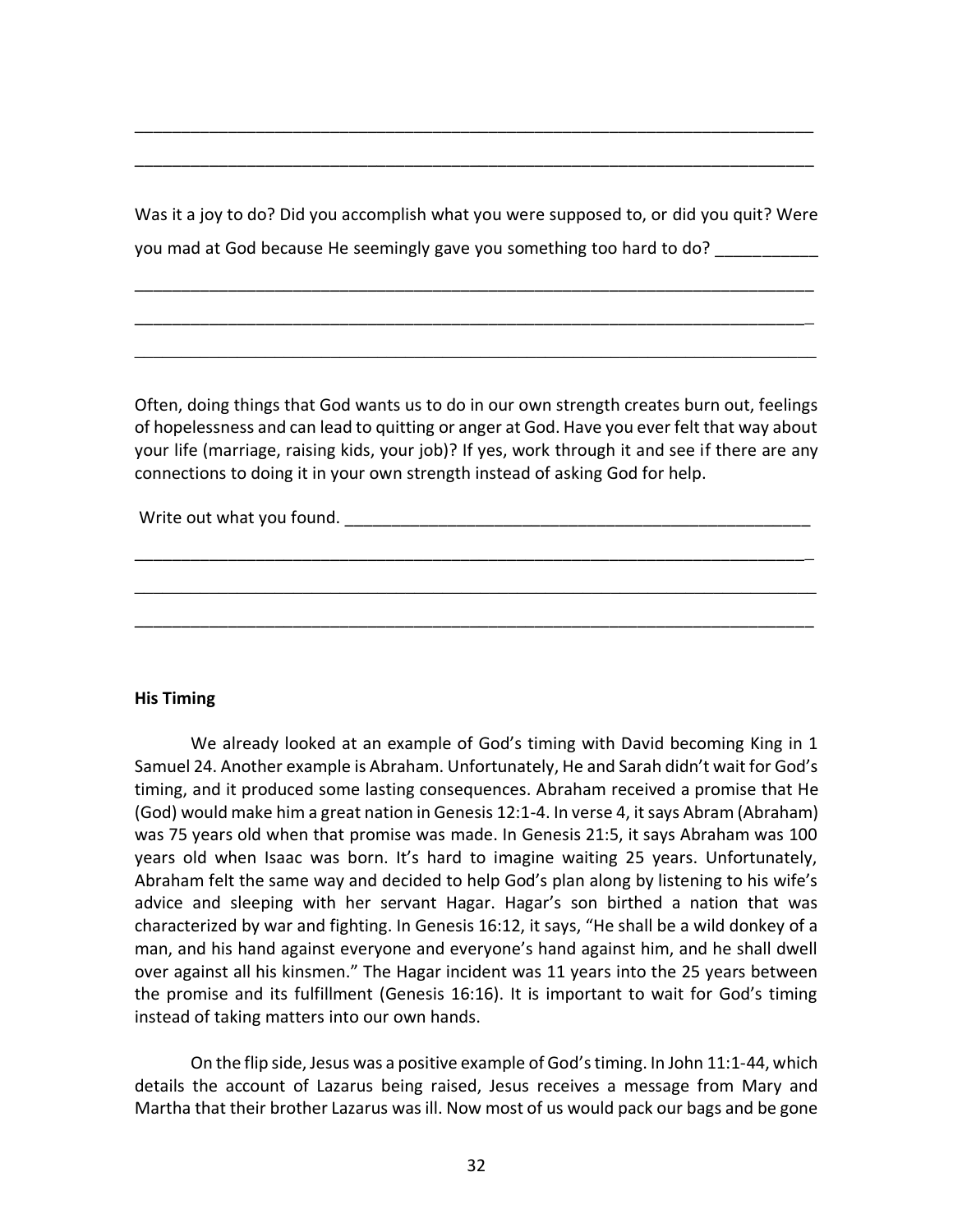as soon as possible. But Jesus, being in tune with God the Father, knew He had other plans. In verse 6, it says "He stayed two days longer in the place where He was." It also tells us that He was fully aware of what was going on in verse 4. "But when Jesus heardit he said, 'This illness does not lead to death. It is for the glory of God, so that the Son of God may be glorified through it.'" If Jesus had rushed over to see Lazarus, He might have only had to heal him from His sickness (which is still amazing) but we would have missed out on Jesus raising Lazarus from the dead. Or people would have doubted that Lazarus was truly dead, and it was just a trick by Jesus and His disciples. By the time Jesus arrived, Lazarus had been in the tomb 4 days (John 11:17). That is a long time to fake being dead. There was no doubt in the minds of the people that Lazarus was dead.

So, what can we learn from these examples? How will we know the correct timing? Since you have made it this far in the study, you most likely have been putting in a lot of time studying and praying. God gave us His word to help us, and He also gave us His Spirit, the Holy Spirit. That Spirit "helps our weakness; for we do not know what to pray for as we should… [and] intercedes for us" (Romans 8:26-27). When you pray, study, and connect with God, He will show you what you need to do and when you need to do it.

What do these verses say about trusting God to show you the timing?

| $\bullet$ Hebrews 11:6     |
|----------------------------|
| $\bullet$ Hebrews 13:20-21 |
|                            |

Are you waiting on His timing? YES or NO

### **His Ways**

"'For My thoughts are not your thoughts, nor are your ways My ways,'" declares the LORD. **9** "For *as* the heavens are higher than the earth, so are My ways higher than your ways And My thoughts than your thoughts." Isaiah 55:8-9

Look up the following verses about God's ways. What do you observe?

• 1 Corinthians 3:18-19  $\frac{1}{2}$ 

\_\_\_\_\_\_\_\_\_\_\_\_\_\_\_\_\_\_\_\_\_\_\_\_\_\_\_\_\_\_\_\_\_\_\_\_\_\_\_\_\_\_\_\_\_\_\_\_\_\_\_\_\_\_\_\_\_\_\_\_\_\_\_\_\_\_\_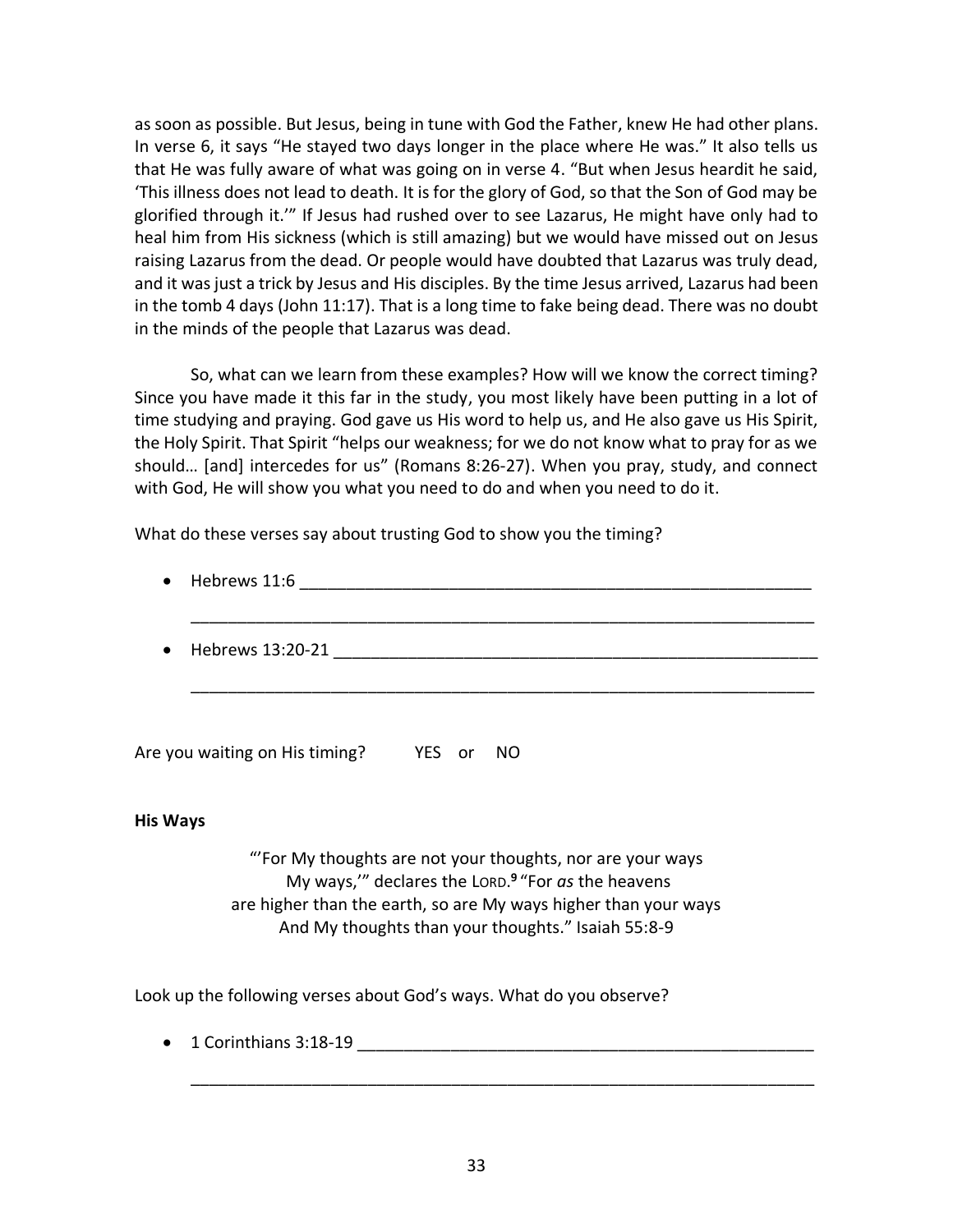| ٠ |                                                                         |
|---|-------------------------------------------------------------------------|
|   |                                                                         |
|   | Now look at what your part is in knowing His ways. What do you observe? |
| ٠ |                                                                         |
|   |                                                                         |
|   |                                                                         |
|   |                                                                         |
|   |                                                                         |
|   |                                                                         |
|   |                                                                         |
|   |                                                                         |
|   |                                                                         |
|   |                                                                         |
|   |                                                                         |
|   |                                                                         |

These verses tie back into Romans 12:2, "that you may prove what the will of God is, that which is good and acceptable and perfect." God's ways are beyond what we can imagine. He sees the big picture of how everything, both in the past until the end and beyond, fits together for His purpose. We see the equivalent of a section of one puzzle piece of a billion-piece puzzle. This requires us to have faith and trust that He knows what